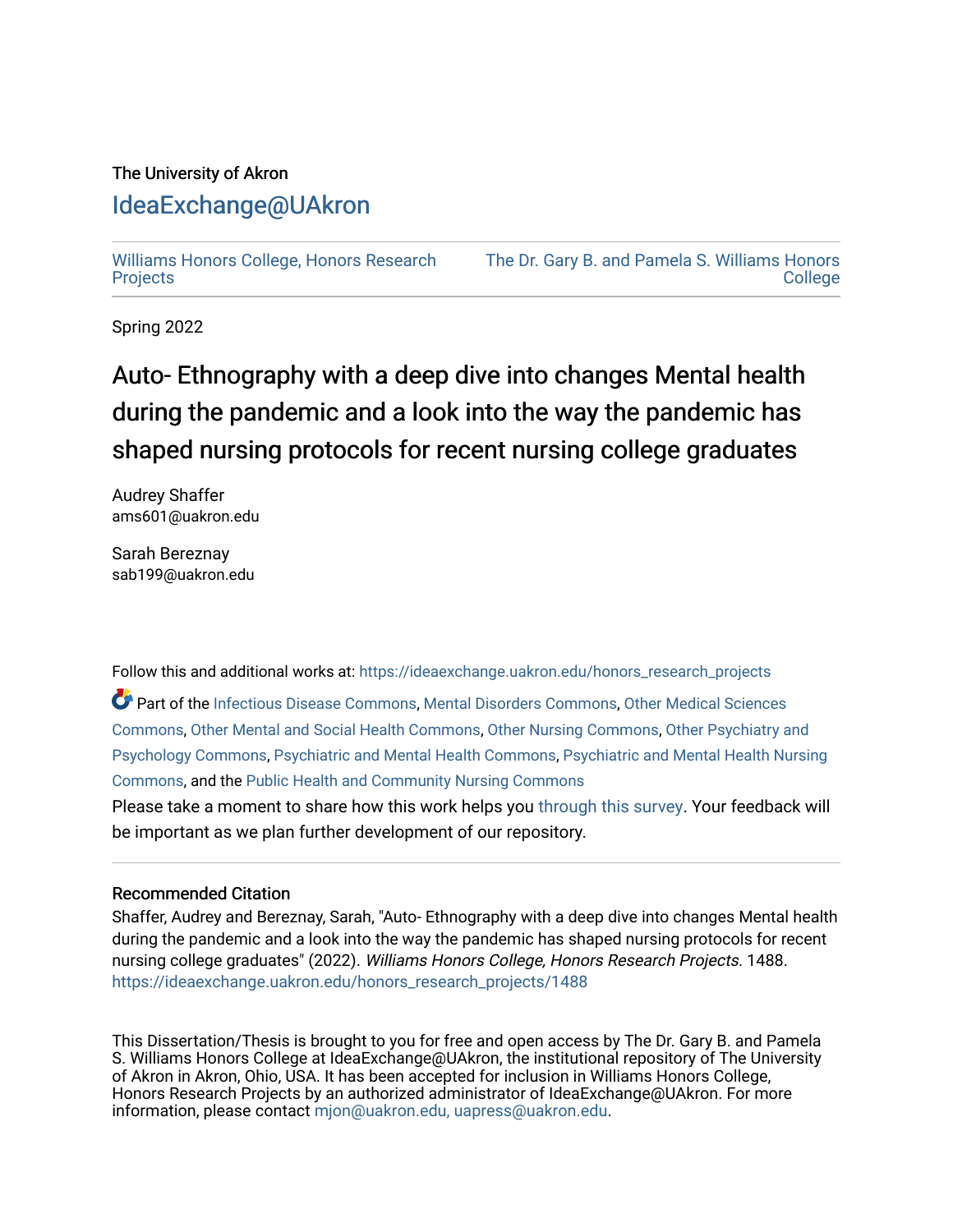Running Head: Senior Honors Project

Senior Honors Project

Audrey Shaffer and Sarah Bereznay

The University of Akron

Author Note

Audrey Shaffer and Sarah Bereznay, School of Nursing, The University of Akron. This paper is in fulfillment for the course: Senior Honors Project, 8200:480:002. Due 4/22/2022. Christine Graor PhD, PMHCNS- BC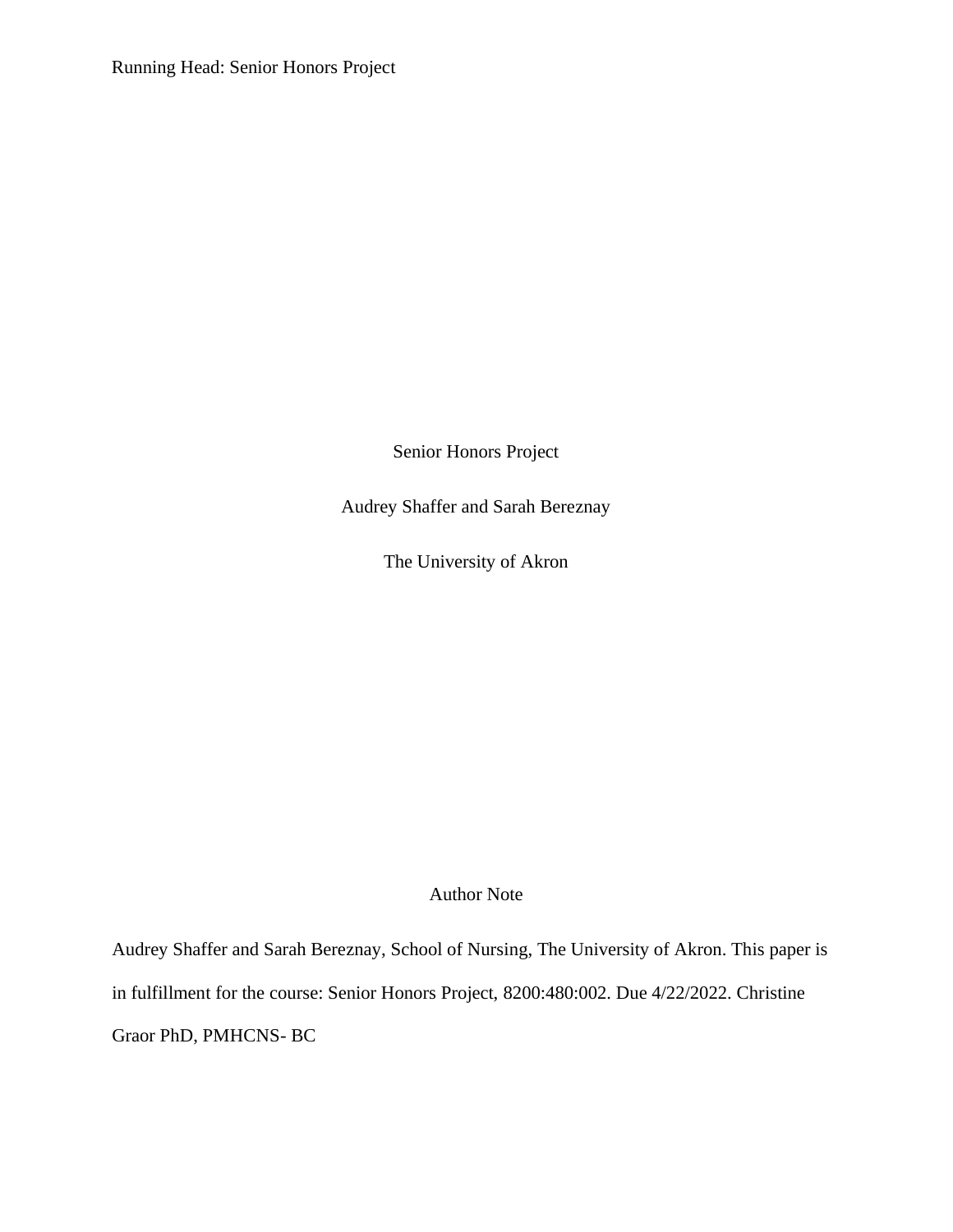#### **Abstract**

In this project we completed a deep dive into how the Covid-19 pandemic reshaped our mental health and has affected our preparation for careers as registered nurses through a series of autoethnographic narrative journals using scholarly articles to support this idea. By utilizing personal narratives, we analyzed and reflected upon the cognitive and mental changes we experienced throughout this pandemic. We fulfilled this by comprising two personal narratives with inquiries pertaining to each shared narrative by utilizing the common themes of being nursing students and living through a pandemic. Within these personal narratives, we discussed how the pandemic influenced our feelings of preparedness to assume our upcoming roles as newly registered nurse and the mental health challenges that arose from it. Through being nursing students during this pandemic, we incorporated concepts we learned during nursing school and critically examined the way in which the pandemic affected mental health of populations. As a result of our literature review, we found that despite the impact that the pandemic has had on our mental health, school has still given us the proper tools necessary and the confidence that we need to move forward after graduation.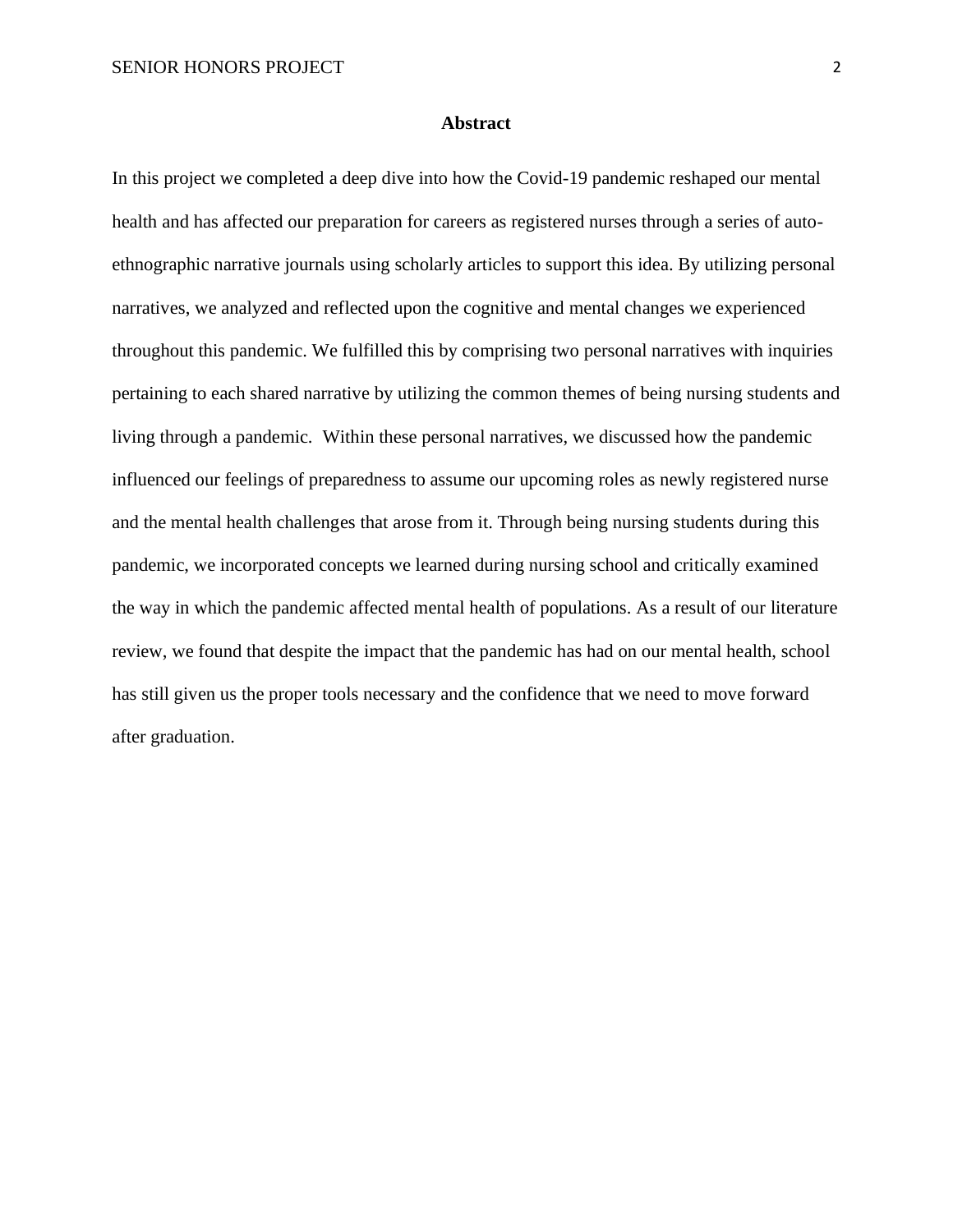#### **Introduction**

An auto-ethnography can be described as "an approach to research and writing that seeks to describe and systematically analyze (*graphy*) personal experience (*auto*) in order to understand cultural experience" (Ellis et. al, 2011, para 1) which can include reflection, critical thinking and use of evidence to examine the culture of the COVID-19 pandemic. Within this project, the questions of how COVID-19 affected new graduate registered nurses and how the pandemic affected different individual's mental health will be answered. After reflecting on our perceptions of ourselves as nurses and students, our first inquiry questioned if nursing students outside of our university also felt as though their schooling was affected, thus impacting the start of their careers as nurses. In the second inquiry, examining mental health and how it was affected by the pandemic was the question that was set out to be determined. When doing this, one must consider populations and type of quarantine to determine the mental health strain, if any, that's happening within populations and groups. These project inquiries and results were first initiated from our journaling of our personal experiences throughout this pandemic. From there, we were able to compile personal narratives based upon common themes on how our mental health took a toll resulting from the COVID-19 pandemic.

#### **Personal Narrative I**

No matter the circumstances, nursing school poses a challenge that is never easy to get through. Even prior to the pandemic, getting through took dedication, intelligence, and perseverance. Adding in a now two-year pandemic into the mix, nursing school has been a major challenge, especially mentally. A main component of nursing school is obtaining clinical experience in a hospital. Working as a nursing student technician and attending school in a clinical setting has had a substantial impact on our mental health and ability to learn. Working in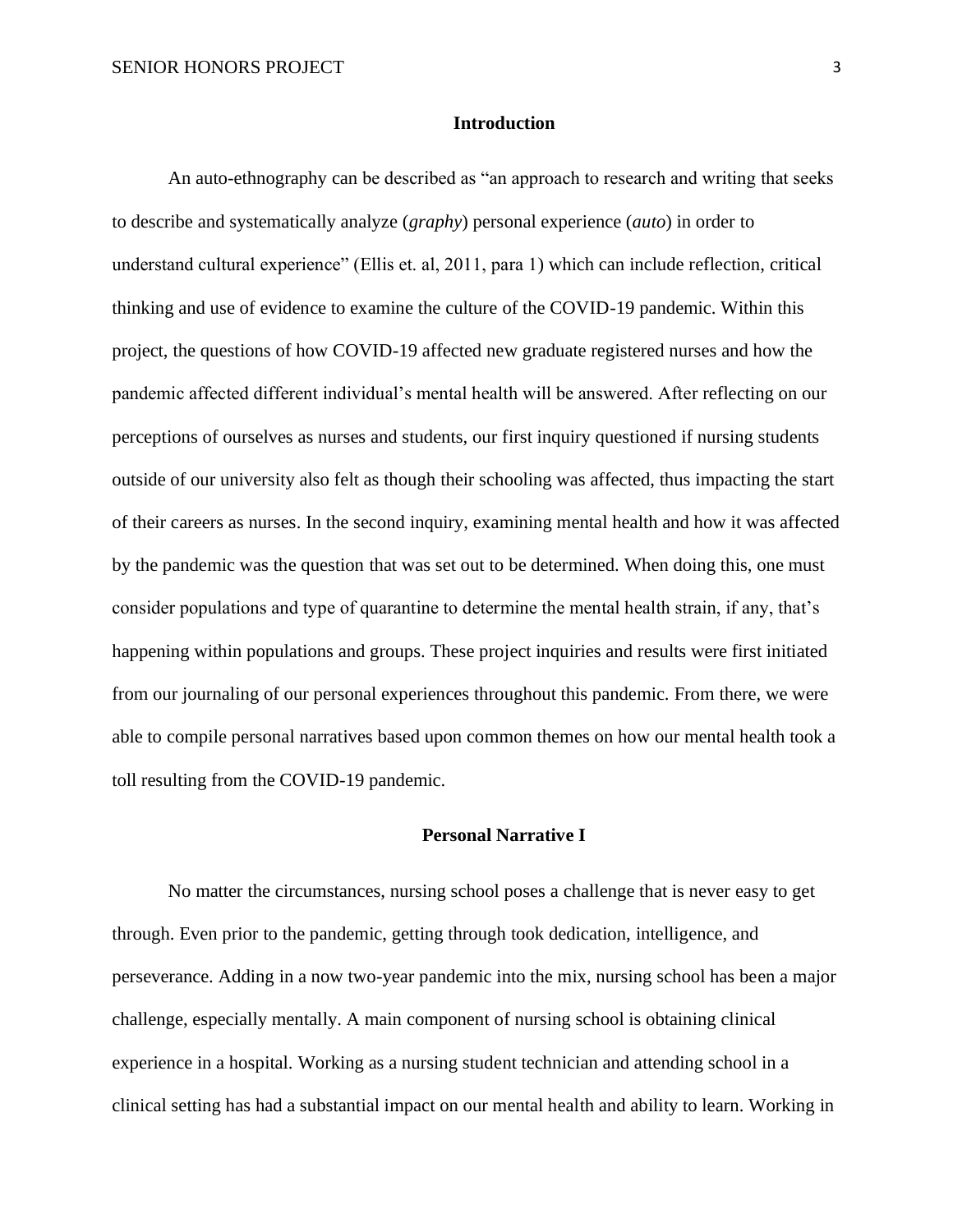the hospital setting, we see COVID patient after COVID patient who are sick beyond belief. Seeing patients still this sick, two years into the pandemic, is mentally exhausting. We are doing everything that we can for them yet continue to see waves of patients infected with the virus in our hospitals. Being student techs, we are still placed on the front lines in our workplaces, caring for COVID patients almost daily. Even when we are in the clinical setting as students, we are unable to directly care for the patients with COVID, we see first-hand the wear and tear that this virus has had on the healthcare workforce. Hospitals are short on beds, supplies and workers, putting all that much more strain on the workers who do show up every day.

Not only is the physical act of caring for such patients mentally exhausting, but so is the fact that our clinical experiences have been significantly hindered. Audrey and I both discussed the fact that in one of the most pivotal semesters of nursing school, our second semester of our foundational year, we were forced to leave the hospital and go online for the rest of clinicals that year. Throughout the rest of our first year, we took part in what would be the start of our online learning experience. In order to meet our clinical hour requirement, we completed virtual simulations. Throughout these simulations, we cared for a virtual patient. In these simulations, we did head-to-toe assessments, took vital signs, administered medications, and collaborated with the healthcare provider. After the successful completion of this simulation, we answered questions and practiced documentation on said patient. In theory, we were honing all of the new skills we had learned throughout the past year in the same way we would have in the clinical setting. That still did not change the fact that come the next year, we felt as though we had some severe catching up to do. That first clinical rotation back in the hospital, it felt as though we were first starting out in nursing school. Caring for a virtual patient covered the basics but didn't allow us to work on some of our other vital nursing skills such as establishing that trusting nurse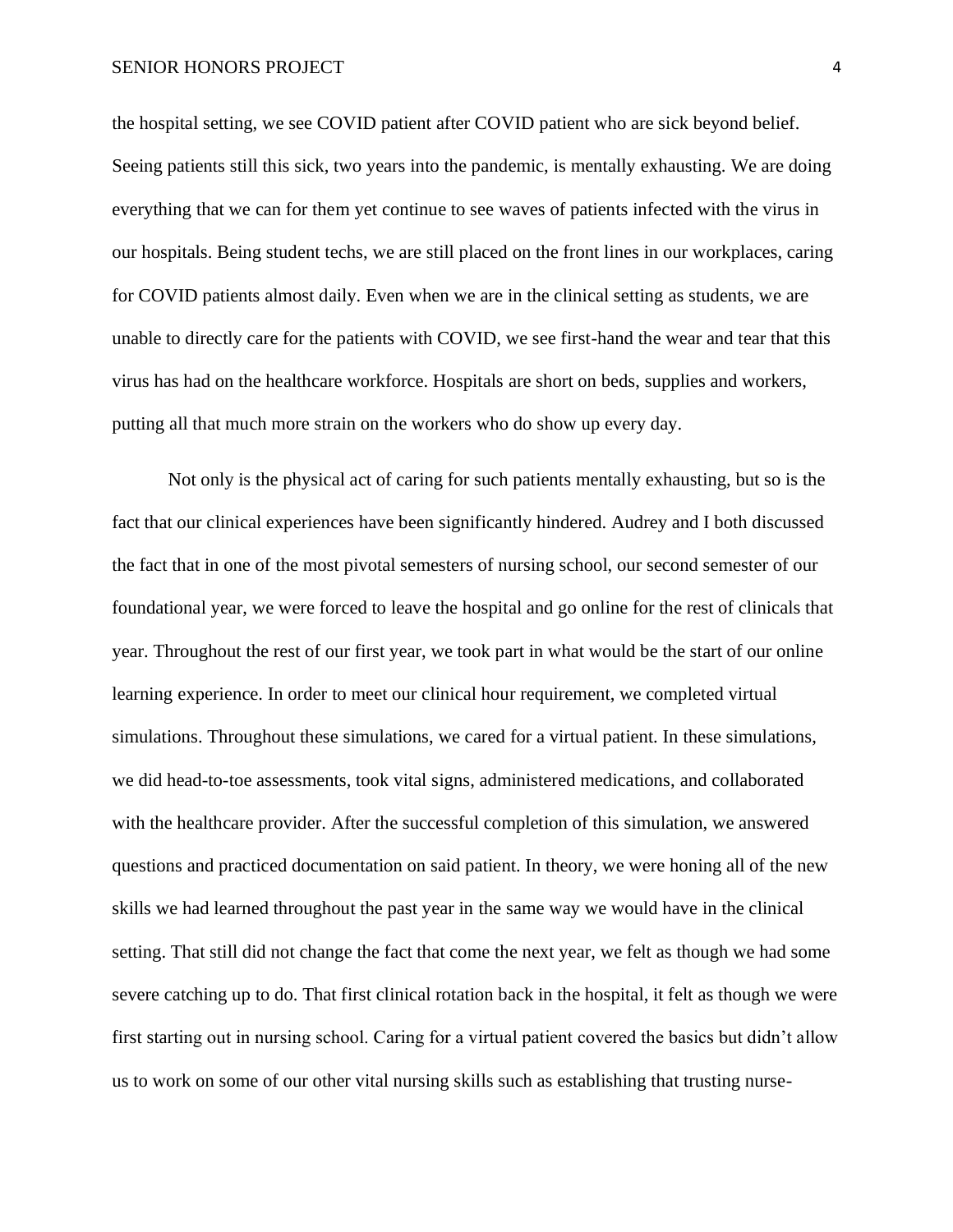patient relationship and therapeutic communication. Despite not being able to get the most out of our learning the previous semester, we were expected to have the knowledge like the junior level students we were. With this responsibility and knowing that we were not where we needed to be, added to the mental health strain that we were already starting to feel. As the semesters went on, we had to adapt in a way that no other nursing students had to before. We had to utilize our skills the best we could in a setting where we were unable to care for a good portion of patients seeing as they were infected with COVID-19, where we were counted on to compensate for the short staffing in each hospital we were at, where we had to learn multiple different hospitals policies on COVID-19 that were constantly evolving to meet the current research and recommendations. Adapting to these new changes along with the changes that came with being a nursing student was a lot to take in. As we prepare to graduate and become registered nurses, it allows us to reflect on our experiences while in school and how they shape our future career as nurses. We have heard countless times throughout our early nursing career that we will learn the most not while we're in school, but when we start our job in the field. School merely gives us the proper foundation that we need to be successful in our endeavors. It begs the question, has our virtual schooling given us the confidence we need to excel in the nursing field? Or will we feel overwhelmed right from the start, allowing our mental health to take yet another hit?

# **Inquiry I**

Are new nursing graduates/upcoming graduates entering the nursing profession with the same level of confidence due to the COVID-19 pandemic?

#### **Search Strategies**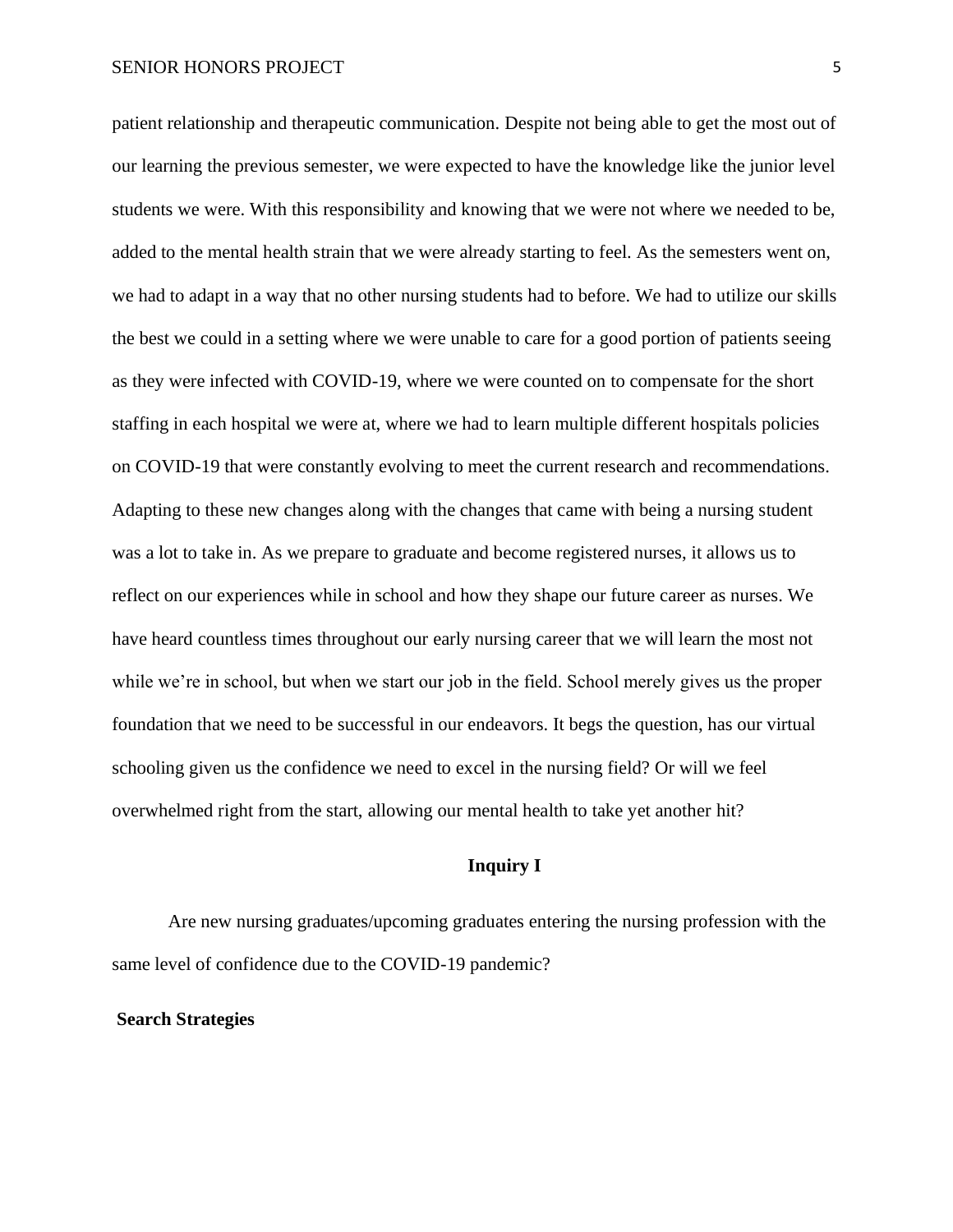The usage of the University of Akron Libraries scholarly journals archives, and Google Scholar was able to provide resources that helped answer and support the inquiry. These are both resources for individuals to use to assist in locating professional journal articles that help support past research. By utilizing past research to support an individual's claims, one can validate their own claims and inquiries. In order to find the most relevant journals for my inquiry, the date had to be filtered because the pandemic started in 2020. With this in mind, any publications prior to the year 2020 were excluded from the search. From there, inclusion criteria that helped narrow the search was to include key words such as mental health, nursing students, and new graduates.

# **Description and Discussion of Literature**

Upon starting this personal narrative, the inquiry questioned whether it was a global issue that nursing students were feeling the same strain. Then, the goal was to establish whether this feeling would impact how one would feel at the start of their nursing career. To help answer this inquiry, multiple studies were done that aligned with the initial query asked in this study. These studies found expressed their results that despite the change, nurses still would be able to succeed. This success would not be without challenges and the proper resources to help new graduates transition to their new role as registered nurses.

### **Inconsistencies in Learning and Clinical Experiences**

As students we are unable to provide care for any patient who is infected with COVID-19. While we are being protected from the virus, this limitation makes us all that much more unprepared for the start of our careers, in which we will inevitably be caring for these very same patients who we will have had no previous experience collaborating with from a nurse standpoint. Even on most clinical days, we are typically given one patient to care for throughout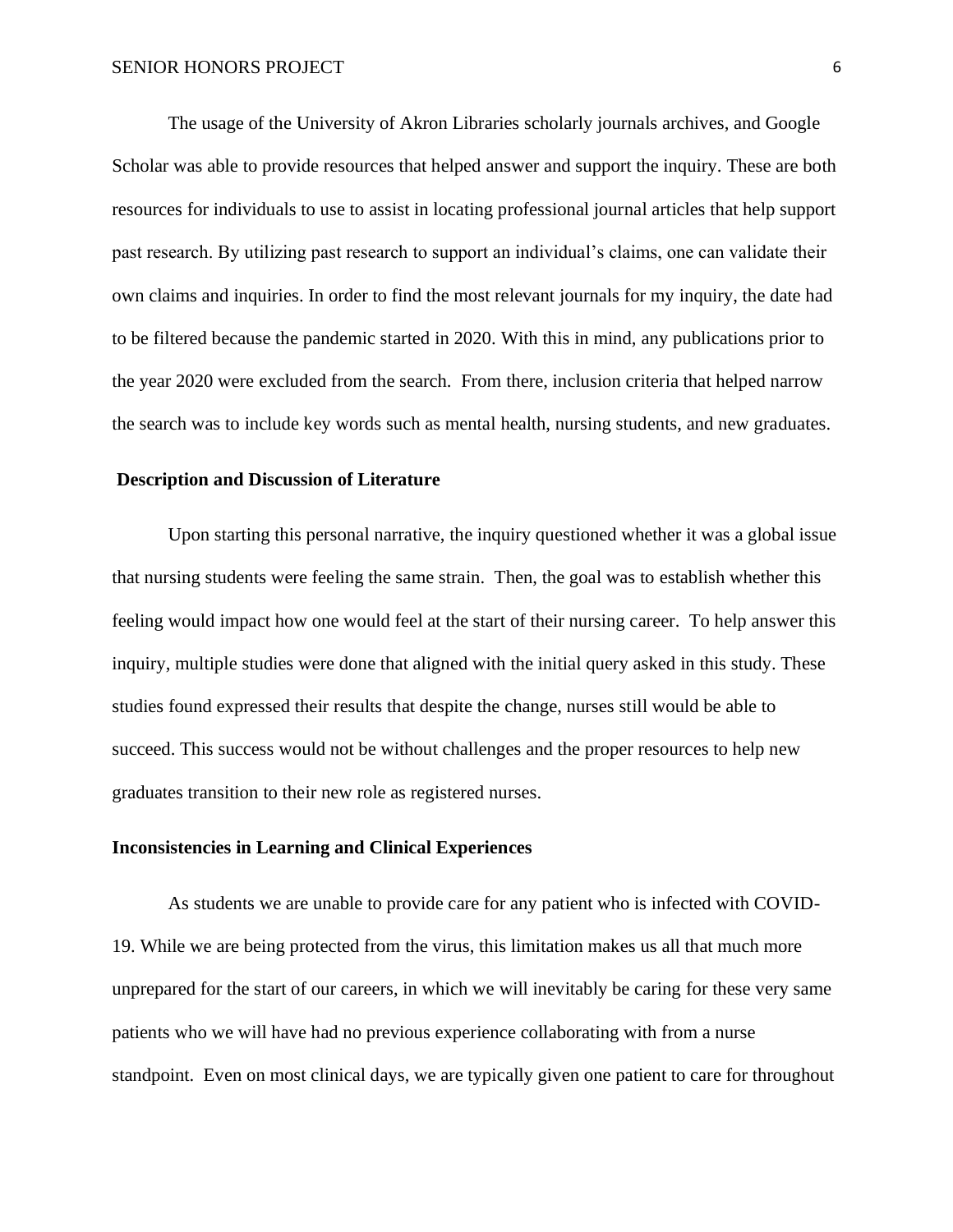#### SENIOR HONORS PROJECT 7 7

the day. Given the fact that we were unable to care for patients with COVID-19, we were often limited on the experiences that we were able to partake in as well as the patient's we were able to not only care for, but even observe new skills and procedures associated with these many patients. Due to this limitation, we must rely on what we have learned in the classroom to prepare us to be able to care for these patients. Prior to even our first day of nursing school, as nursing students, we were prepared first and foremost in the classroom. We had lectures pertaining to anatomy and physiology, organic and biochemistry, pathophysiology, and pharmacology. We even learned our hands on skills in a classroom like setting before we were able to practice them on a real patient. This timeline was necessary for us in our preparation for providing care out in a real-world setting. Throughout these lectures, we extensively covered the virulence of viruses and its many possible effects on the body.

COVID-19 has posed many challenges, one of the most prominent ones being the high infectious rate of the virus. Several researchers conducted a study at a 525-bed level 1 trauma center in the United States. The sample consisted of nurses who were a part of their nurse residency program, thus having graduated from nursing school in the past year. Casey et al., (2021) stated, "All participants described the disconnect from what was taught in school regarding isolation and infection control practices with what had become the new reality of practice which did not align with standard practices prior to the pandemic," (pg. 1077). Not only do nurses have to worry about caring for patients who are sick with the virus, but they also must worry about themselves and loved ones they could potentially infect. As a result of the pandemic, one element that needs to be addressed in nursing school is the importance of PPE and infection. It is taught in almost every nursing lecture, but when it comes to the practice there is disconnect. It is easy to memorize the correct order in which to don and doff PPE, but there is no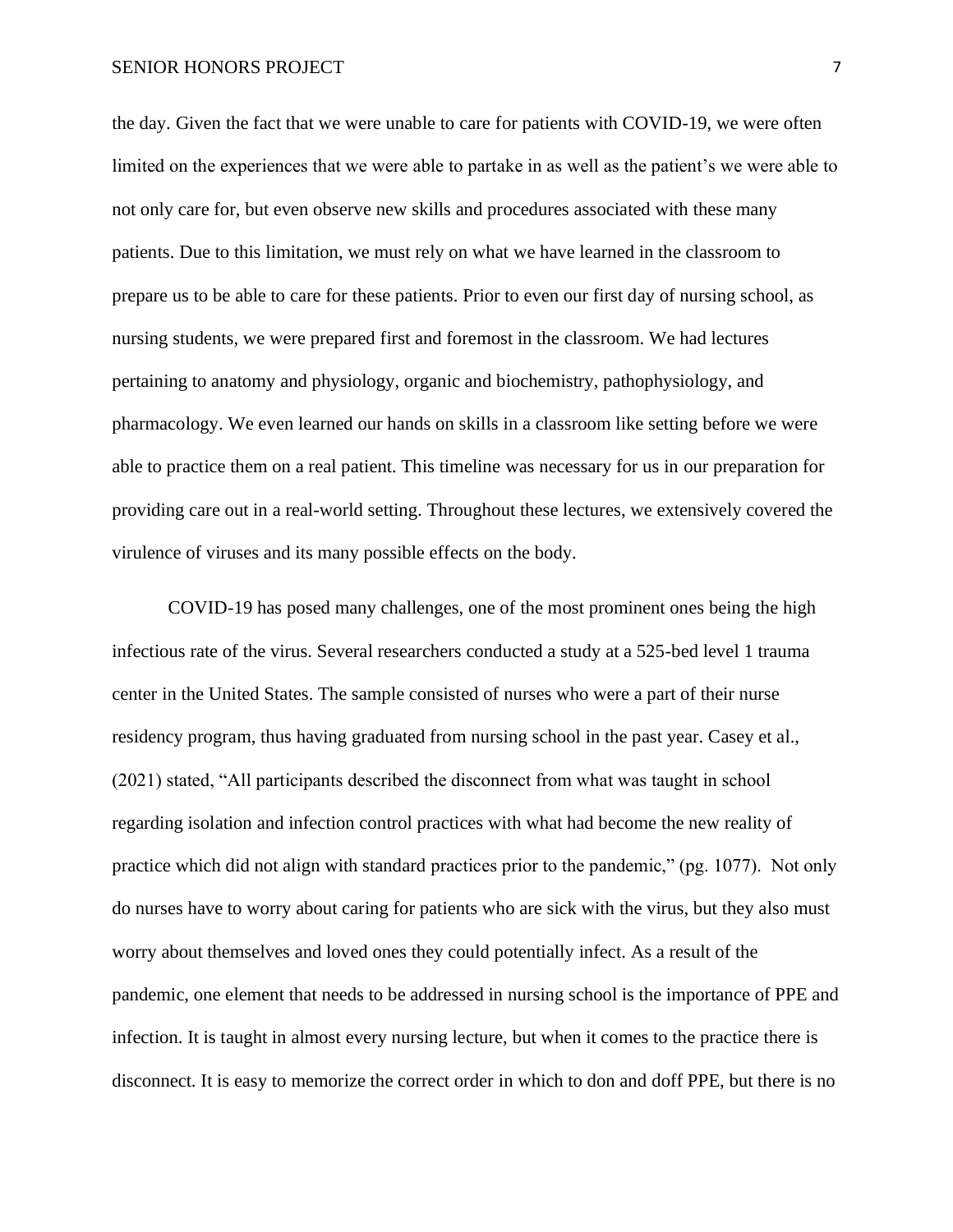saying that when the time comes for a student to go into a COVID patient's room, they are able to properly protect themselves and those around them. Being prepared on the intricacies of how to best battle COVID-19 can ease a new graduate's worries and allow them to focus on simply being a nurse, raising their confidence levels for the job at hand. A study done by Gaffney et al., (2021) conveys how nursing students' schooling was affected by COVID-19 and how that may affect their confidence moving forward as a nurse. These researchers conducted a cross-sectional survey with a sample size of 286 nursing students in BSN programs across the United States. Its purpose was to examine 3 areas of student success: academic success, NCLEX-RN success, and patient care delivery, (Gaffney et al., 2021). Based upon their study outcomes, "Students' ability to adjust to these educational challenges could have long-term effects on their academic and professional careers." (pg. 2). The challenges spoken of above include transitioning to online learning and different styles of learning. Nursing is unique in the fact that not only is what you learn in the classroom vital, but so are those lab skills. With the loss of patient care, these researchers discuss the importance of education that these students lost. Along with the abrupt transition, many students reported feeling anxiety, despite what their test scores may show, (Gaffney et al., 2021). The conclusions drawn from this study were that these variables associated with distance learning had a significant impact on student's confidence levels when it came to passing the NCLEX and patient care. With this being said, it is prudent for nursing instructors and faculty to support the students in the best way that they can. By doing so, they are able to increase the student's confidence while simultaneously building the future of nursing. The challenges discussed pertaining to the learning limitations brought on by COVID-19 then carried on into the clinical setting seeing as this classroom learning is the foundation of a nursing career.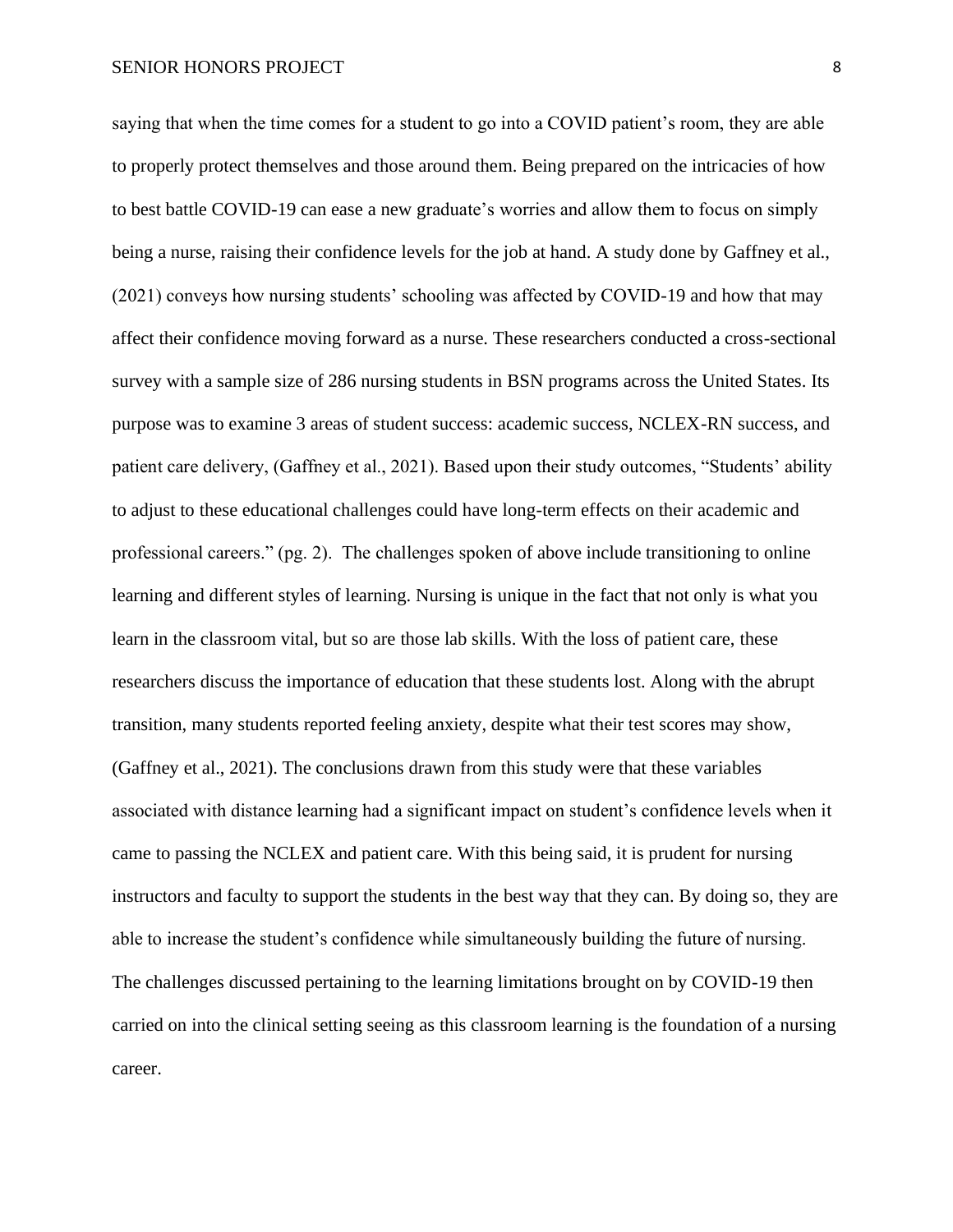#### **Limitations of Clinical Experiences**

As stated in our personal narrative, we have had clinical experiences cut short. While we had virtual simulations instead, we were still unable to spend that critical time on a nursing unit. Starting off is full of uncertainties about not only yourself, but the skills you are doing and learning. There have been many times throughout my schooling that while I have not been able to do a specific skill, observing someone else complete the task has given me confidence that I know what I am doing when it is my turn to do so. Not being in a hospital setting due to the rise of COVID-19, we were unable to even observe such situations and procedures.

O'Flynn-Magee et al., (2021) discusses the importance of the clinical experiences that nursing students undergo. In order to graduate from an accredited BSN program, students must meet a certain number of clinical hours. These researchers state "we do not, however, argue that clinical practice time is dispensable. If indeed this is a turning point in the education of healthcare professionals, it is time to seriously grapple with recommendations for number of clinical hours and their implications for student achievement of their required competencies." (pg. 4). Nursing is unfamiliar territory for most BSN students and is an all-new experience. In a survey sent out to nursing students, 19.85% of students stated that when COVID-19 arose at their clinical site, their experience was limited. Meanwhile, 52.63% of students stated that they had enriching experiences while dealing with a COVID-19 based situation, (Ulenaer et al., 2021). While the positive reports were significantly higher, still about 1 in 5 students reported negative experiences. Clinicals are supposed to enhance learning even further, not set students back. If there are any opportunities for the student to learn, even if that may be just observing, it is pertinent to give the nursing student that chance to further their education. Ulenaer et al., (2021) discuss the importance of not only the preceptor, but also the nursing school showing support to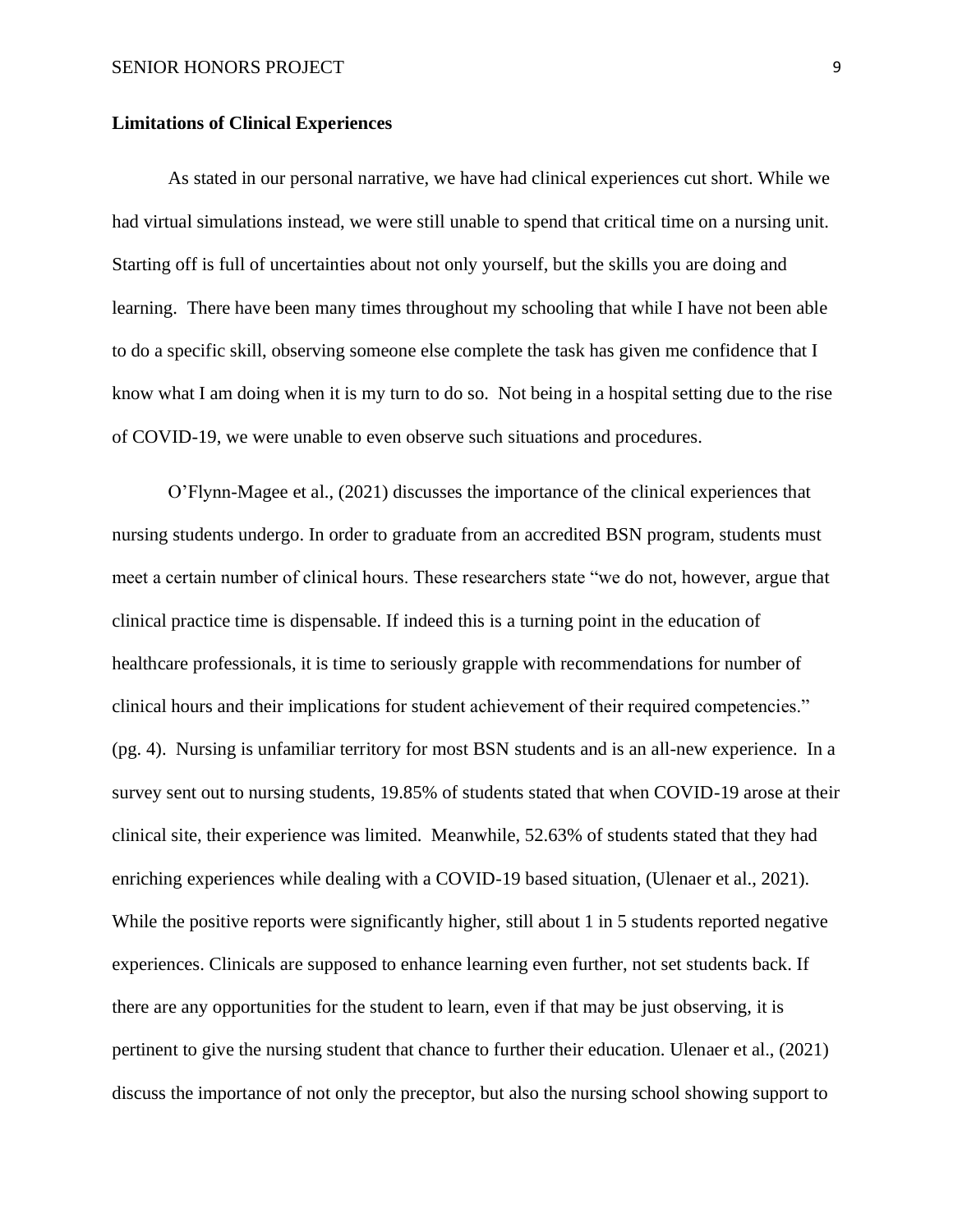the students during these times. If students know that they have a good support system backing them up, they will feel more confident in themselves and their abilities. Going to school and gaining this experience during the COVID-19 pandemic is far from optimal, but with the proper resources and tools new nurses can still thrive and prosper as a nursing student preparing to be a registered nurse. BSN programs have set their requirements based upon what the particular state Board of Nursing feels as though nursing students need to excel in their field. The American Association of Colleges of Nursing states that clinical hours are necessary to prepare the students for the role in which they are going to take upon themselves, (American Association of Colleges of Nursing, 2022). If these clinical requirements are not met, how are new nursing graduates expected to feel confident moving forward in their career? Moving forward in this pandemic, it is essential to work with the future of the healthcare system to build a solid foundation for medical and nursing practice. An article through the Journal of Nursing Research held a study whose aims were similar to this inquiry*.* Nie et. al, (2021) conducted a survey study in China. Through this study, Nie states that, "The aims of this study were, first, to investigate nursing students' professional identity, intention to leave the nursing profession, and perception of clinical nursing during the COVID-19 pandemic". A cross-sectional study was conducted with a sample of 150 nursing students participating. The study concluded that the participants who scored the highest regarding their professional identity also felt as though the pandemic has made them more passionate about clinical nursing work. It was those who scored lower on the professional identity scale, showed an intent to leave the profession. Based on this study, it showed that while some felt as though nursing clinical work was "too dangerous to engage in," most felt a stronger connection to their profession after the pandemic. While there is a good possibility of outliers in every sample, this study negates my inquiry of nurse burnout. If one's intent to join the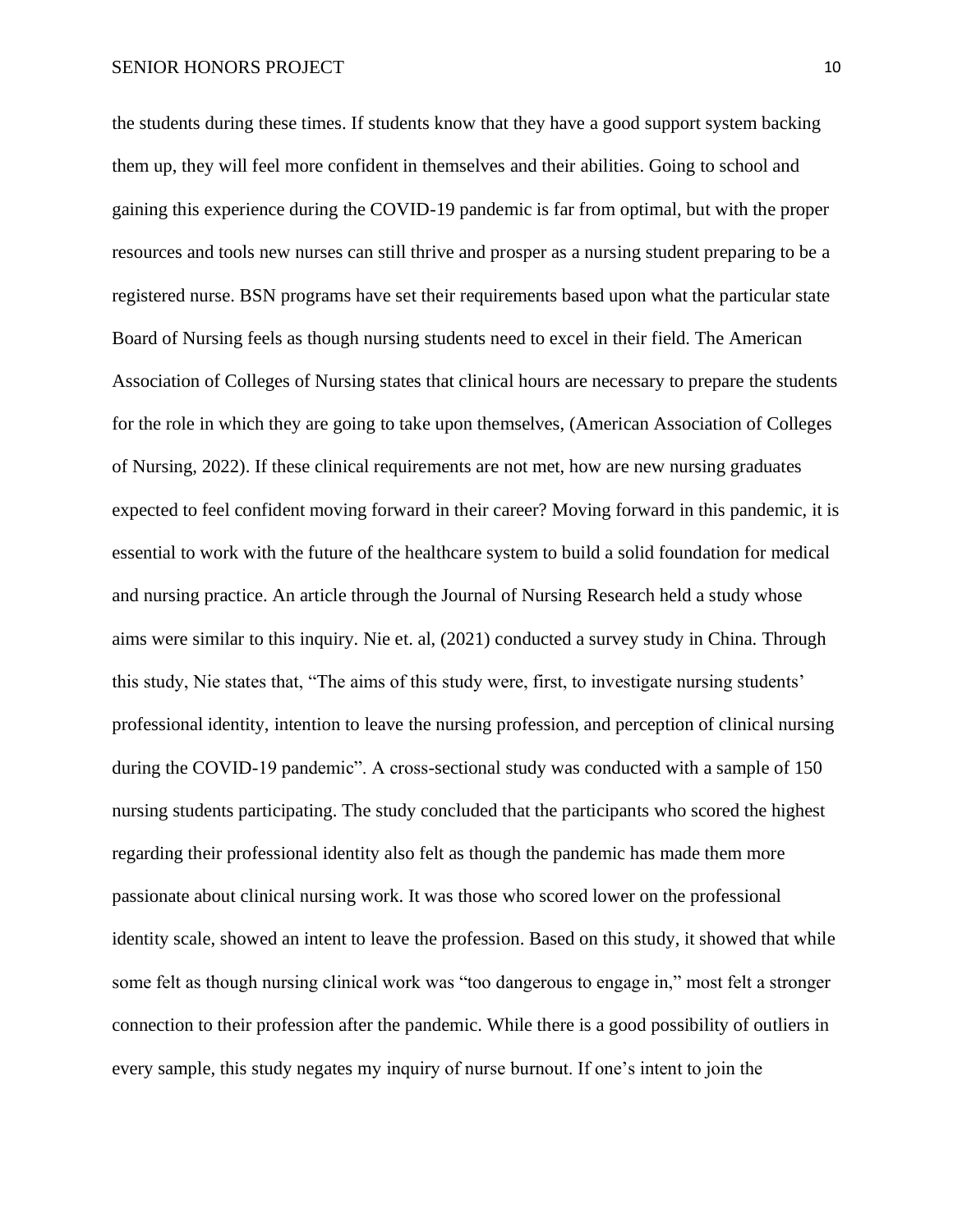profession as well as their beliefs matched up with what it meant to be a nurse, then it is likely nursing graduates will see the rewards outshine the negative aspects. However, upon reading this study, there is a gap concerning the most pivotal part of a nursing student's career. While it measured the student's professional identity, it did not address the performance aspect of these students starting their careers. A vital time in a nurse's career is that of the transition from a student to a practicing nurse.

#### **Difficulties Transitioning from Students to Upcoming Role as Newly Registered Nurses**

As we plan for graduation, taking the NCLEX, and our careers from then onward, we must adapt and evolve as nurses. Going from a nursing student at clinical, to taking our senior nurse practicum, to orienting as a new registered nurse, to caring for patients on our own, we have a lot of changes ahead of us. Throughout nursing school courses, we have been taught to think on our feet and to be able to adapt to any situation. This training came with the knowledge that in a clinical setting, we have no idea what kind of patients, ailments, injuries, and diseases are going to be thrown our way. However, this will also prove to be very conducive to the upcoming months that we have ahead of us and how they will shape our nursing career.

Ulenaers et. al, (2021) discuss the hardships that nursing students go through. They mention that even despite the pandemic, nursing students still would struggle to integrate themselves into the team, feel insecure about their competence, and struggle to define their professional self. These troubles paired with the pandemic has led to, "practical worries, fewer learning opportunities, and even fundamental doubts about their choices to become a nurse," (pg. 1). Essentially, it is natural to feel unsure of yourself and to need to take time to establish yourself in this new profession. Smith et al,. (2021) discusses what new nurses have stated will help increase their confidence levels as they transition into being a new nurse. This study was a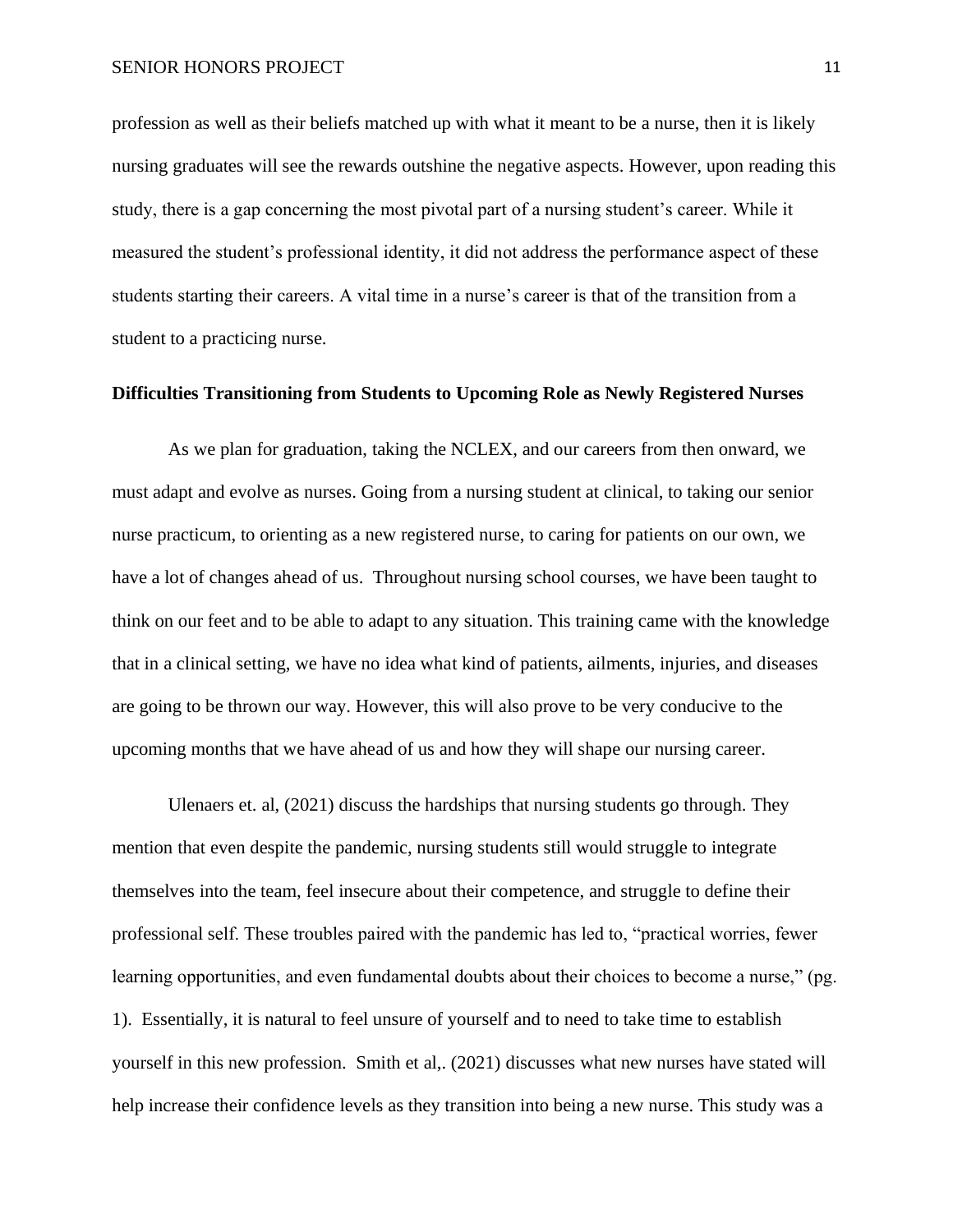descriptive study that was done through 340 new graduates in an organization's nurse residency program. Upon them being asked questions about their schooling and COVID's impact, a theme began to arise. The study conveyed that of the students surveyed, most felt as though with encouragement, support, and patience they would have the confidence needed to fulfill the nurse role, (Smith et al., 2021). Going into the job, most nurses felt questioning but with the support they needed from the nurse residency program, were able to begin the care for patients that they had been trained to do. With the pandemic and global nursing shortage, it is even more vital for nursing students to start off in the workforce as soon as possible. A journal article through the National Institute of Health brings up a point that supports the initial inquiry pertaining to the confidence levels in nursing graduates during the pandemic. Due to the dire need for nurses, many miss out on the normal period of adaptation and the study-to-work transition, (Monforte-Royo & Fuster, 2020). This study also addresses the fact that, "various studies have highlighted how hard the first year of work is for new graduates, who may feel exposed and anxious of uncertain about their ability to do the right thing, struggle to adapt to a high workload, and experience stress as a result of their own and the team's expectations of them." (pg. 2). Striving to meet high expectations, new nurses feel even more so uncertain about their abilities as a nurse. The transition period is vital to allow the new graduate to shift into the nurse position, as opposed to the student that they have been for years. If these nurses are able to smoothly transition, while they may still have some uncertainties, which is to be expected, they can feel confident in their abilities as well as their career choice.

Mental health is a topic that can vary from person to person. Filled with uncertainties about one's identity can alone be a difficult challenge to overcome. Within nursing school, we take classes such as professional role development and a senior leadership practicum course. It is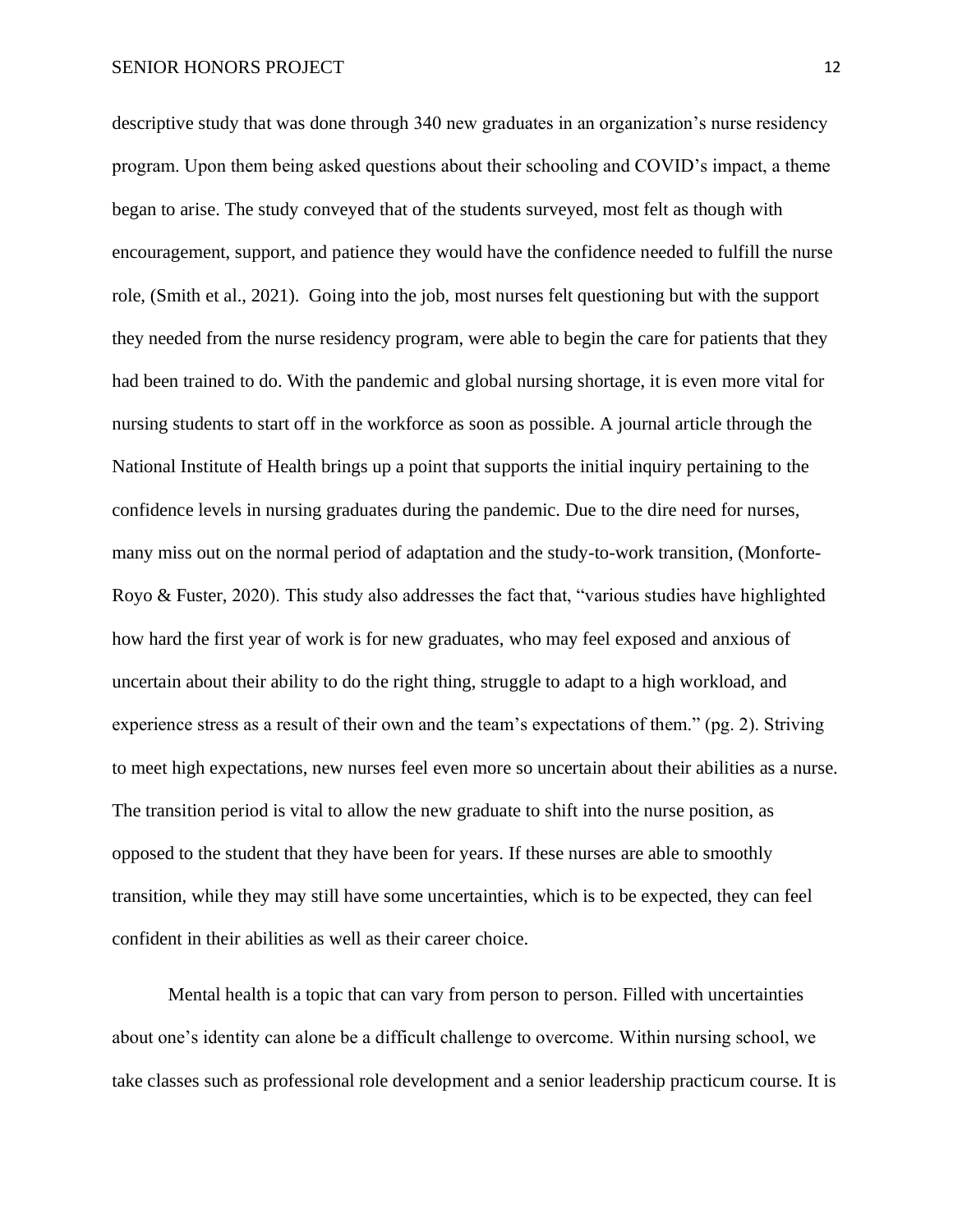within these courses that we discuss the history behind nursing and what motivates us as nurses. These normal motivations such as the desire to help others have been impacted by the COVID-19 pandemic. Instead of feeling motivated, a lot of nurses have been feeling discouraged in the midst of the pandemic. It is with this strain that nurses are feeling their mental health lapse into struggles that are not optimal for themselves or the patients that they are taking care of. In this second personal narrative, we discuss these challenges that the pandemic has had on our mental health.

#### **Personal Narrative II**

Let's be honest, the COVID pandemic has not been easy on anyone. The worldwide pandemic has touched every aspect of our lives and instilled a sense of fear or anxiety in many. Our entire day to day life has been altered numerous times, from wearing a mask when you leave the house to not even being able to conduct your life per usual. Quarantine was one of those times when leaving your home became a thing of the past and an uncertainty of the future. During this time, our sense of well-being was challenged, and our mental health was pushed to a breaking point. I can't speak for anyone other than myself, but there were times where I felt that the looming feeling of dread and anxiety was never ending as our future was still unwritten in regard to the future of the pandemic we were living through. When posed with this autoethnographic project based around the COVID-19 pandemic, my first thought was the mental health toll it has taken on myself as well as many others that I have spoken to. This has been an unprecedented time in our life that no one has a "right answer" about how to deal with the changes are enduring.

In the past I, along with millions of others across the world, have had mental health struggles that I have worked through and become a stronger person because of it. The loneliness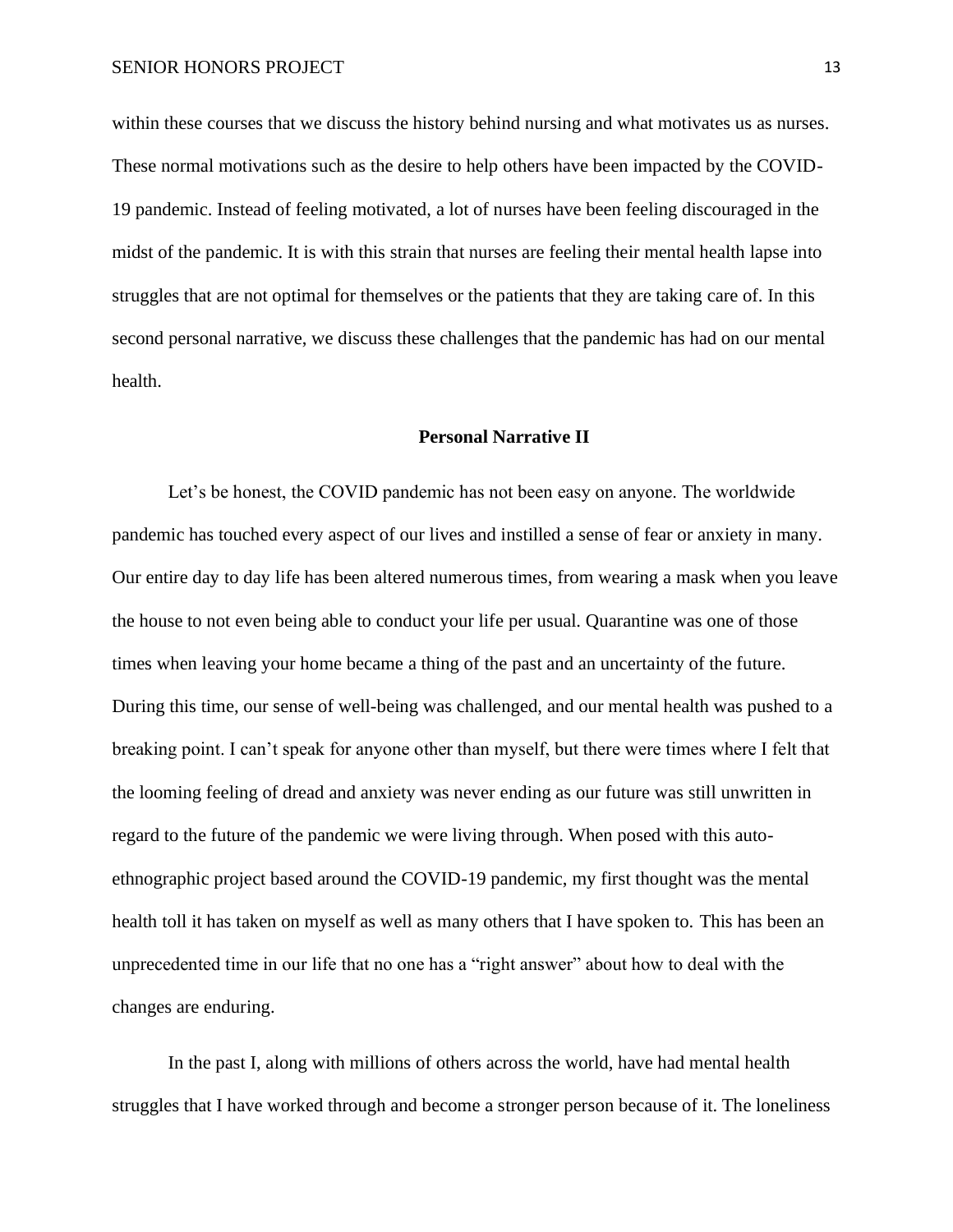and the uncertainty of COVID-19 brought on a whole new slew of concerns and anxiety that came with an uncertain end. Not only did this pandemic shape the way in which we conduct our day to day lives it changed the interactions we have with others, the discussions we have with others and the way in which we live and breathe when venturing out into society. As we still are continuing to live through this pandemic, it's important to look at the effect that quarantine, restrictions, and the COVID-19 pandemic has had on mental health across the board and the main factors that contributed to the possible changes in mental health.

# **Inquiry II**

What has the COVID-19 quarantine period done for the mental health of young adults?

# **Search Strategy**

To conduct the research for this inquiry, The University of Akron library database and google scholar was utilized. Within these two search engines, the data based utilized included Elsevier, Scholars Portal Dataverse, Oxford University Press, The Lancet and CINAHL. These databases provided the essential scholarly resources to dive into the inquiry regarding mental health, quarantine, and COVID-19. The search consisted of various key search words such as COVID-19, quarantine and mental health while setting the time range from 2019 when the pandemic began until present day. Exclusions for this search included research that was in print and languages that were not English.

# **Description and Discussion of Literature**

#### **Populations Affected**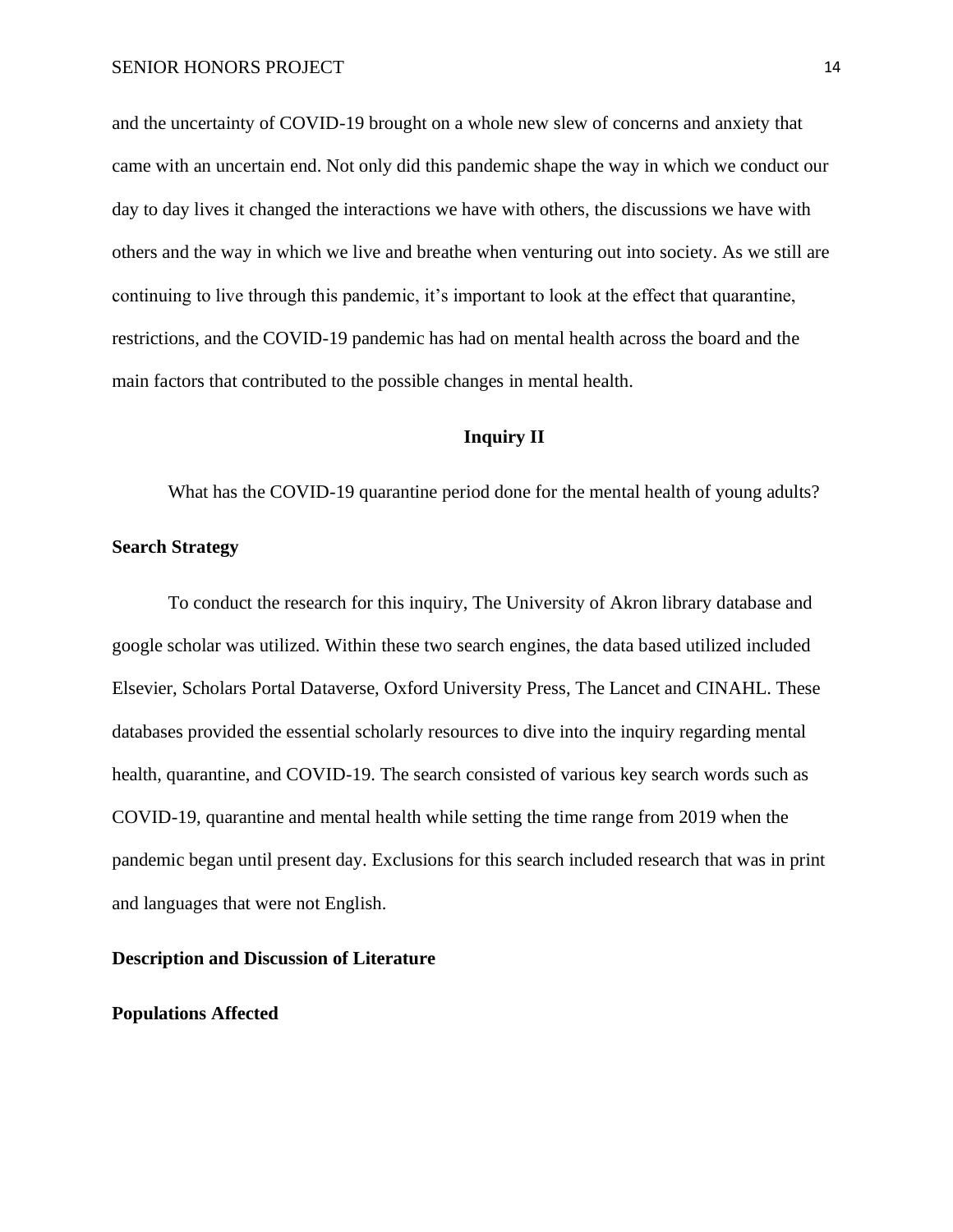When considering the mental health effect of COVID-19, populations which were affected need to be considered. Creswell at al. (2021) looked at the effect that COVID-19 had on the younger populations. The times in which they noticed the highest levels of reported adverse effects of COVID-19 appeared in the times of intense lockdown and when kids were not able to attend school as they normally would. Creswell and the other authors of this article found a few different factors that could be contributing to the feeling of increased adverse mental health in young children such as isolation from peers and family and the stress being caused by the COVID-19 pandemic and restrictions (Creswell et al, 2021). The parents of these young children who were surveyed during this Co- SPACE longitudinal study reported increased stress in single- adult homes, low-income families, and homes in which had children with special needs or neurodevelopmental disorders. This research cited these factors of parental stress and the "known associations between parental stress, negative family environments and adverse child outcomes" (Creswell et al, 2021, pg. 536). Sonuga- Barke (2020) explains how vital it is for the government to investigate the mental health burden imposed on families during this lockdown and beyond because he says it can "provide more general insights into the role adverse experiences play in the development of mental health problems" (Sonuga- Barke, 2020, pg. 3).

A second population to consider is those with substance abuse issues or those with chronic conditions as it was reported that 4 in 10 adults in the United States reported feelings of anxiety and depression during the pandemic and reported many side effects of these feelings such as difficulty sleeping or eating, increase in alcohol consumption and worsening of chronic conditions (Panchal et al, 2021) These researchers looked at the "mental health and substance use during, and prior to, the COVID-19 pandemic" while focusing on "populations that were particularly at risk for experiencing negative mental health or substance abuse consequences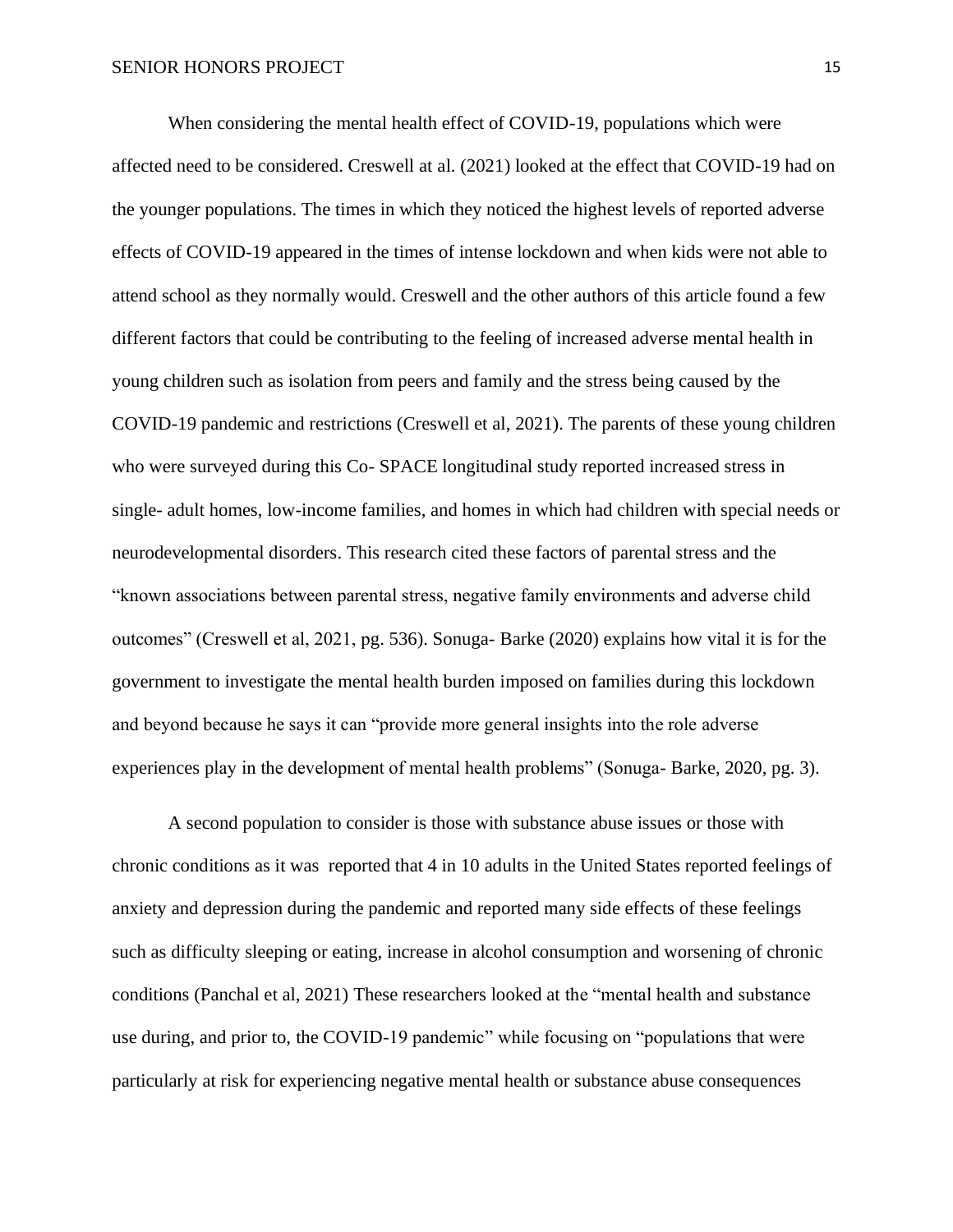during the pandemic, including young adults, people experiencing job loss, parents and children, communities of color, and essential workers" (Panchal et al, 2021, para. 2). Young adults have experienced many challenges during this pandemic from university closures, loss of income and employment and the transition to remote work or learning. This article states that "throughout the pandemic, anxiety, depression, sleep disturbances and thoughts of suicide have increased for many young adults" (Panchal et al, 2021, para. 9). In this same study it was discovered that 56% of young adults, ages 18-24, reported symptoms of anxiety and/ or depression during the COVID-19 pandemic.

University students and health care workers were among the numerous other populations affected by the COVID-19 pandemic. Brooks et al (2020) looked at evidence of the psychological impacts of quarantine in comparison to those who were not subject to quarantine. Wang et al (2009) conducted a study on university undergraduate students who were subject to quarantine during the H1N1 outbreak and found that there was "no significant difference between the groups [those who are quarantined vs not quarantined] in terms of post- traumatic stress symptoms or general mental health problems" (Brooks et al, 2020, pg 913). This is in contrast with what has been stated in other studies mentioned previously and the effect of mental health but in this article, they stated that the sample in which they studied of undergrad students tend to be young and perhaps have fewer responsibilities than others and can't be representative of more populations or an overarching conclusion for all undergraduate students (Brooks et al, 2020). In this article they examined hospital staff put under quarantine for the SARS epidemic and found that the staff who were quarantined were more likely to report "exhaustion, detachment from others, anxiety when dealing with febrile patients, irritability, insomnia, poor concentration and indecisiveness, deteriorating work performance, and reluctance to work or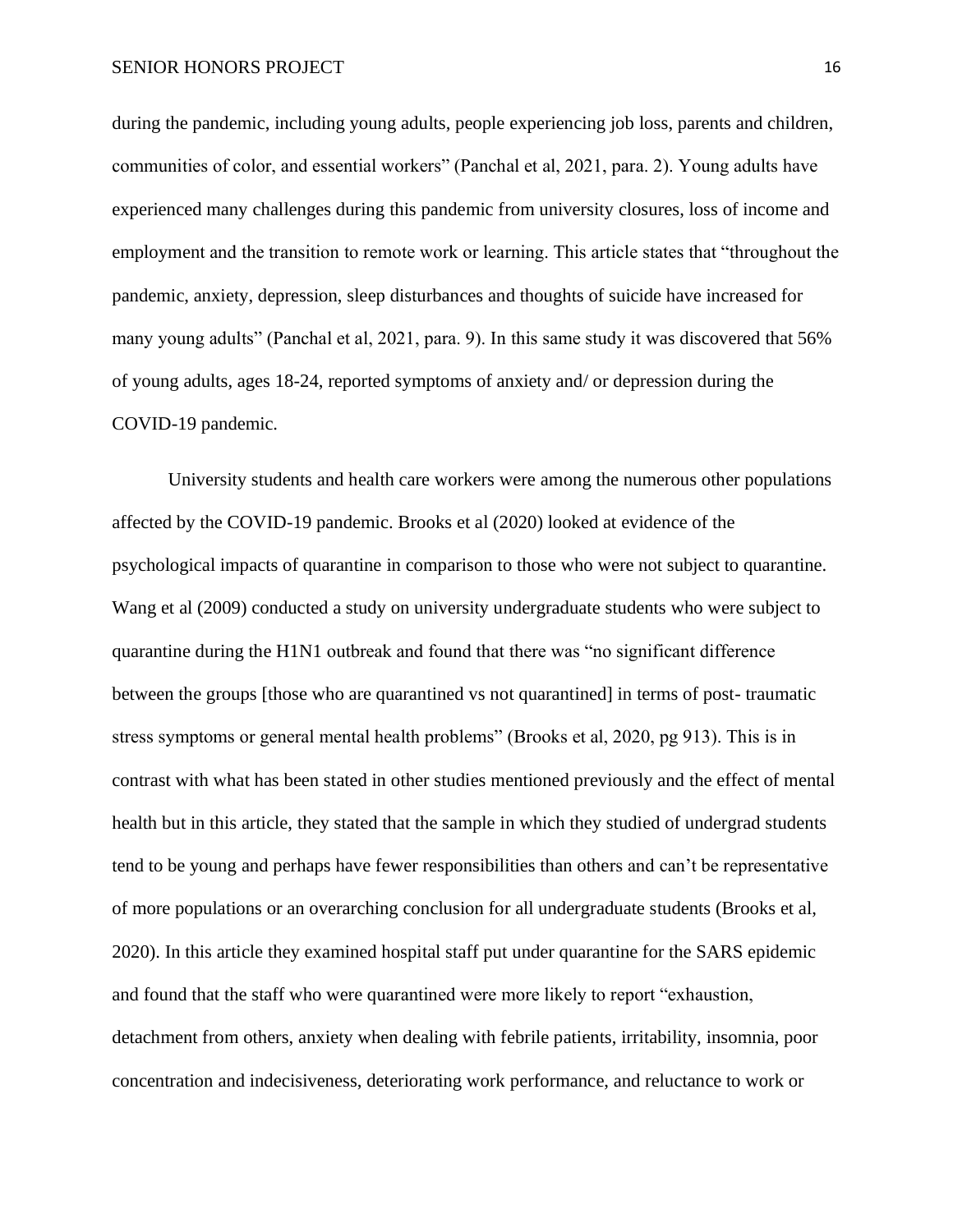consideration of resignation" (Brooks et al, 2020, pg 913). When looking at the effect the pandemic has had on essential workers, which includes nurses and healthcare professionals, 42% reported having an increase in symptoms of anxiety or depressive disorder as well as 22% reported seriously considering suicide in the past 30 days (Panchal et al, 2021). Those in the healthcare field are already incredibly prone to burnout and the effects of the pandemic increased the workload of many with the added stressors of the pandemic the burnout rate must be set to rise. Although this population differs from undergraduate young adults, looking at this population is important as us as nursing students are put into similar situations with our clinical experiences and those who are nurse techs. There were other studies cited that the participants reported feelings of "general psychological symptoms, emotional disturbance, depression, stress, low mood, irritability, insomnia, post-traumatic stress disorder, anger, emotional exhaustion… low mood and irritability" post quarantine period (Brooks et al, 2020, pg 913).

Brooks et al. (2020) went on to examine the possible pre-quarantine predictors of psychological impact in different populations of people. It was found that those who had a previous history of psychiatric illness "experienced anxiety and anger 4-6 months after their release from quarantine" while health care workers who had been quarantined had significantly higher post-traumatic stress symptoms than the public (Brooks et al, 2020, pg 916). The main stressors that were examined as having the biggest impact on psychological health included duration of the quarantine, fears of infection, frustration and boredom, inadequate supplies, and inadequate information. Looking at the pre pandemic stressors that lead to the greatest psychological impact can be extremely helpful when looking into assistance or ways in which the psychological impacts can be lessened. As this study found, quarantine affecting mental health in a negative way isn't a surprise due to the evidence seen in previous pandemics and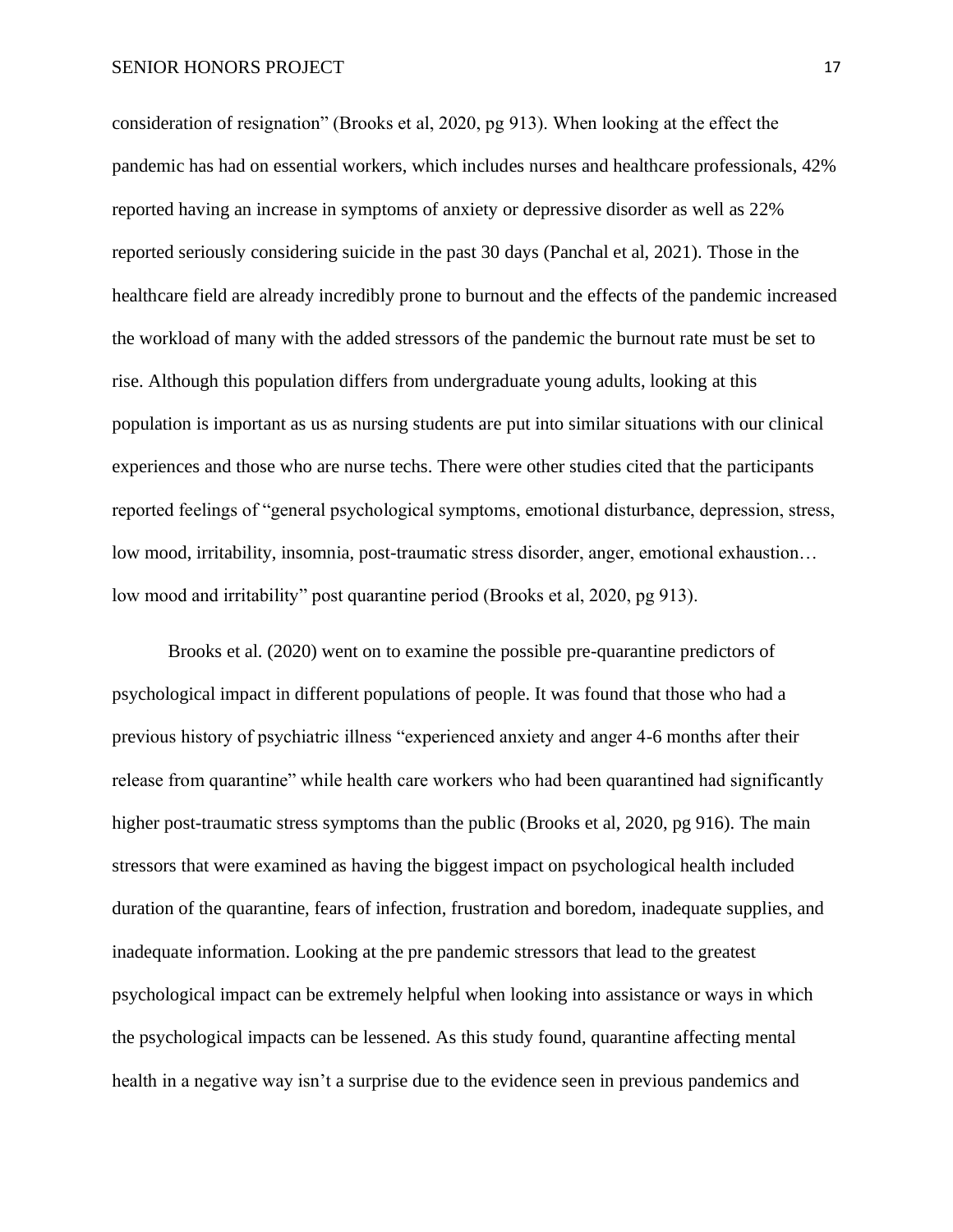from the current COVID-19 pandemic. With this information, there needs to be intervention to assist in lessening the psychological impact since the evidence does support a negative outcome for many.

#### **Types of Quarantine**

The type of quarantine in which people are subjected to can be factors that play into the changes in mental health. Sonuga-Barke (2020) sought to uncover the limitations on researching the connection between mental health and the pandemic lockdown. According to the Centers for Disease Control, quarantine is defined as "separating and restricting the movement of people who were exposed to a contagious disease to see if they become sick" (CDC, 2017, para 3) which differs from the definition of a lockdown which is a "temporary sheltering technique used to limit exposure of [populations] to an imminent hazard or threat" (University of Chicago, n.d, para 1). Both of these techniques have been used during the COVID-19 pandemic which Songua- Barke explains looking at these can "can help us prepare to be more effective in future crises – either further waves of this virus, its mutations or other global threats" (Sonuga- Barke, 2020, pg. 1). The researcher also explains that "studying the specifics of the COVID-19 situation has the potential to cast light on more general issues in mental health research and stimulate scientific and therapeutic advances in ways similar to those seen during previous national crises" (Sonuga- Barke, 2020, pg. 1). When trying to determine the mental health impact of a lockdown, the ethical principles of completing an experimental study to determine this relationship have been called into question. The researcher stated that there are other ways we can compile data and make connections between the mental health of the subject pre and post lockdown. With "existing longitudinal cohort studies, and measures already taken before lockdown and assessment of post lockdown mental health, will take us some of the way by providing important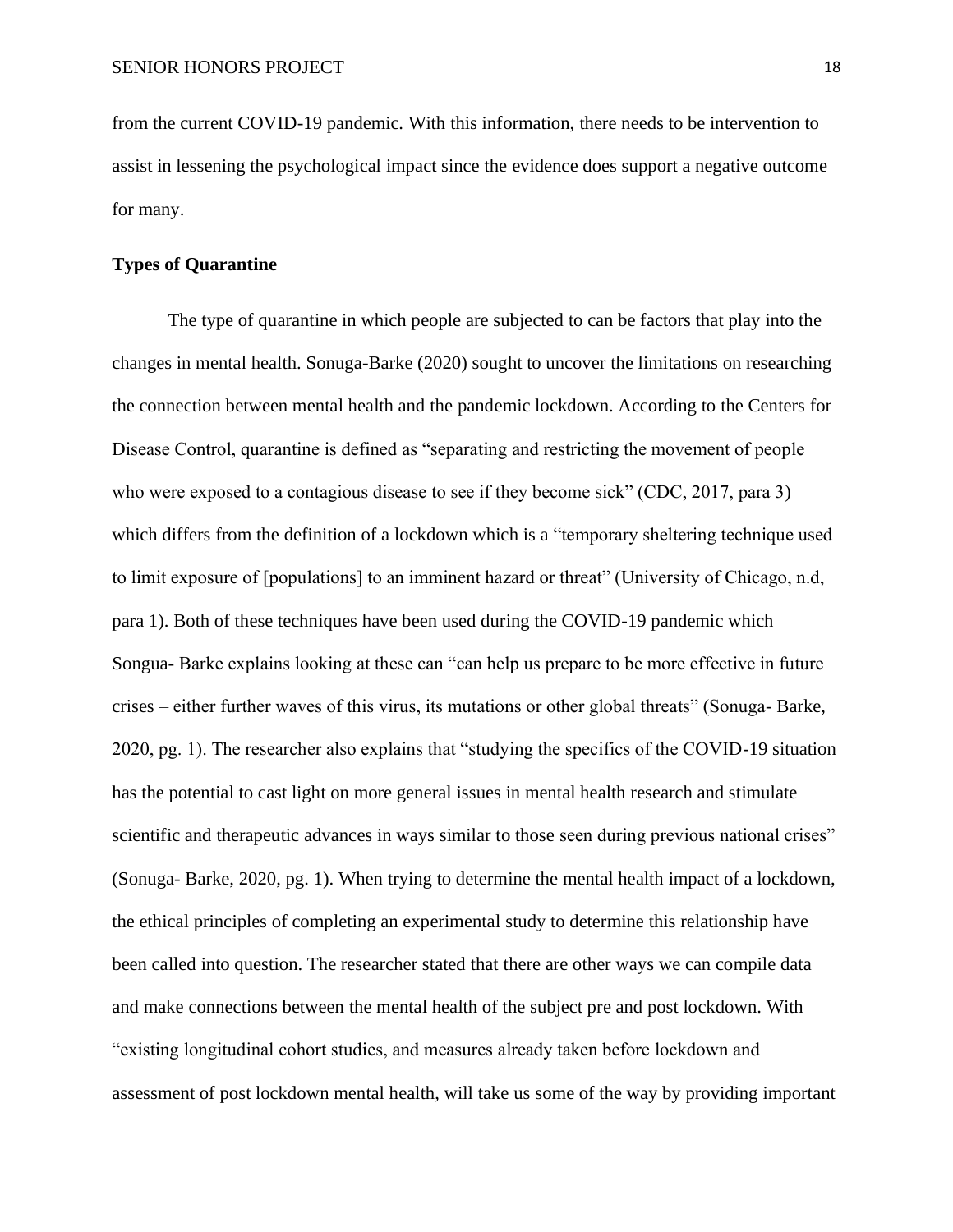information about temporal sequencing of the exposure and its 'effect'" (Sonuga- Barke, 2020, pg. 3). This gives a foundation of insight to consider when reviewing the various types of quarantine and lockdown that has been utilized during the pandemic.

In a second look at the types of quarantine that the COVID-19 pandemic utilized, Regehr et al (2021) set out to "assess mental well-being factors associated with changes in mental health in individuals subject to quarantine" (pg. 1). This study was conducted by utilizing travelers arriving in Canada who were required to participate in a 14-day quarantine upon arrival into the country. This type of quarantine can be considered a mandatory quarantine in which those arriving in Canada are mandated by law to abide by quarantine measures put in place. This study was able to look at those subjected to the mandatory quarantine measures and by utilizing these subjects, the researchers were able investigate the mental health toll of the mandatory quarantine. Although this study took place in Canada, we can look at the CDC regulations to relate it to mandatory quarantine measures in the United States. The CDC is legally" authorized to detain, medically examine, and release persons arriving into the United States and traveling between states who are suspected of carrying these communicable diseases. As part of its federal authority, CDC routinely monitors persons arriving at U.S. land border crossings and passengers and crew arriving at U.S. ports of entry for signs or symptoms of communicable diseases" (CDC, n.d). Through this study by Regehr et al (2021) it was found those who were forced into mandatory isolation or quarantine during the COVID-19 pandemic experienced a heightened sense of anxiety, depression and post-traumatic stress which was found to lead to increased alcohol consumption and an exacerbation of physical health conditions. There are various effects that stem from the mandatory lockdowns such as "fear of infection, stigma, anger, boredom, frustration with inadequate information, financial loss and length of quarantine" (Regehr et al,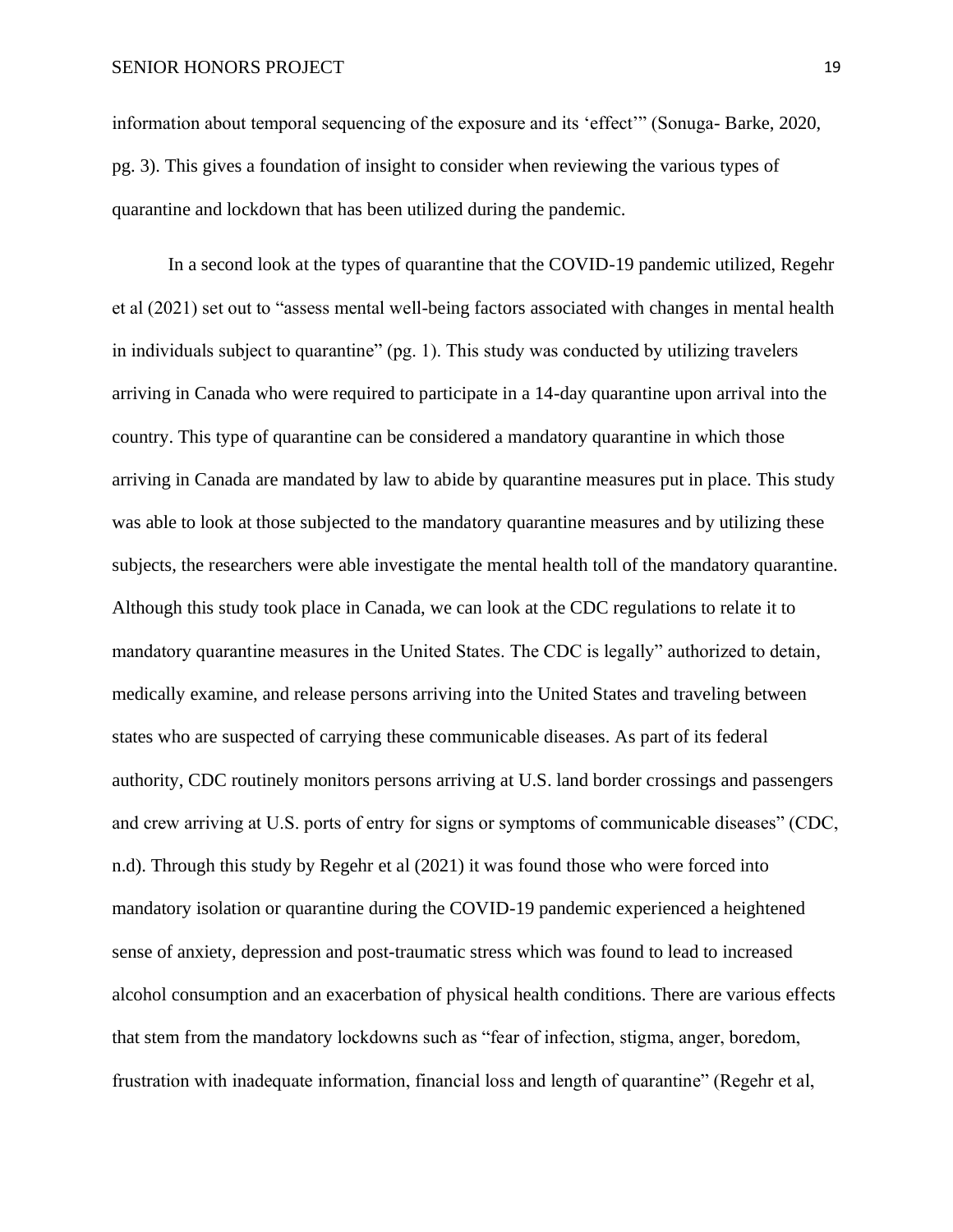2021, pg. 1). According to the results from this study, the respondents who reported feeling "anxious all the time" about COVID had a "38% higher odds of developing poor mental health well-being" from the mandatory quarantine (Regehr et al, 2021, pg. 3). Similar to these participants developing a poor mental health prognosis, it was found that "those who had a negative view toward control measures fared worse regarding their mental health… and unsurprisingly those who reported a greater difficultly with quarantine experienced substantially greater odds of developing poor mental health" (Regehr et al, 2021, pg. 3). After analyzing the results from the mandatory lockdown measures, it was found that "although the widespread use of quarantine may be effective in limiting the spread of COVID-19, the results of this study suggest that such measures may have a significant effect on mental health" (Regehr et al, 2021, pg. 5). This study looked into those who were forced into a mandatory quarantine and the effect this had on mental health which can thus be applied to looking at the populations of individuals who were also forced into mandatory quarantine and predicating the effect this has on their mental health.

Jin et al. (2021) explored the effects on mental health from COVID-19 and the quarantine periods by conducting a study to find if there was a relationship between mass quarantine and mental health in regard to voluntary quarantine measures. There is one main difference between a mandatory quarantine or those who do it voluntarily which is whether the participants have a choice in the matter. The concept of a 'quarantine' is not a new tactic to stop the spread of viruses and disease as it was first utilized for leprosy in Venice, Italy in 1127 then later used to help control the Black Death in the 1300's (Jin et al., 2021). When looking at quarantine its nothing that is *new* to us as, like mentioned, it's been done for thousands of years but for many it's never something they thought would affect them in their own home. The researchers of this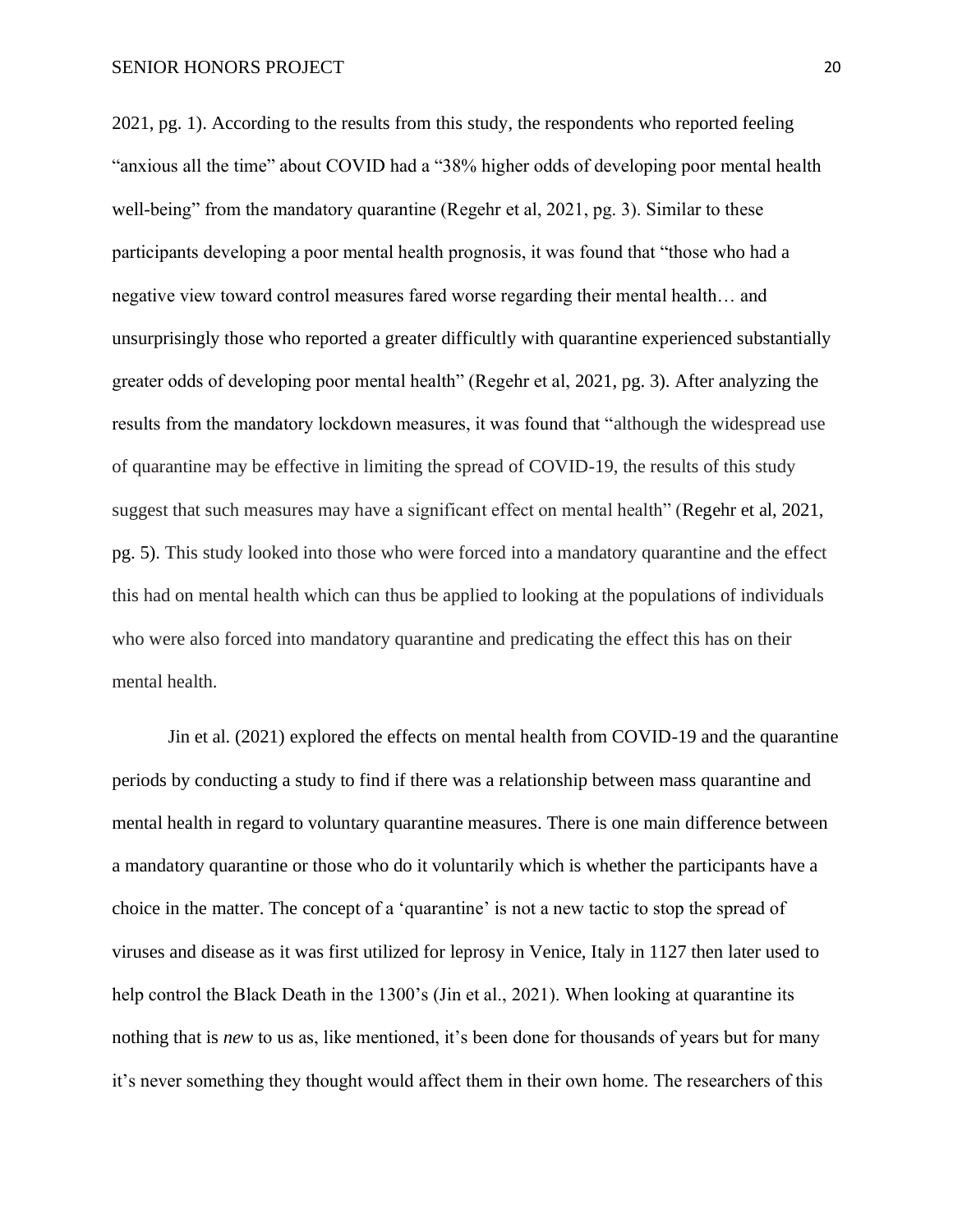study sought to see if the subject's anxiety, depression, and psychological stress was affected by the COVID-19 quarantine period. It was found that this sort of large-scale quarantine had a significant effect on the public's mental health with "panic and psychological pressure being experienced each day from the media reports on the number of new cases" (Jin et al., 2021, pg. 1336). Along with the panic and stress the large-scale quarantine caused, it was also found that the "separation from loved ones, loss of freedom, uncertainty about the disease and boredom" were large factors that contributed to anxiety and depression being exacerbated during the COVID-19 quarantine period (Jin et al., 2021, pg. 1336). This research brought up an important question that must be considered in the future of this pandemic as well as those yet to come- due to the reported increase in "depression, panic attacks, anxiety and even self-harm… it is necessary to carefully weigh the advantages and psychological costs of mandatory mass quarantine" (Jin et al., 2021, pg. 1336) which was supported in research from Brooks et al (2020) as they found that the use of quarantine can only be successful for public health measures when the negative effects associated with it are lessened (Brooks et al, 2020).

# **Types of Mental Health Impact**

When looking deeper into the mental health impacts of the quarantine or lockdown periods, it was found that about 20% of the general population describes having a significant psychological distress associated with the COVID-19 pandemic with the numbers of those experiencing anxiety and depression thought to be much higher (Kelley, 2020). In Kelley's (2020) research, he set out to determine if changes in mental health were correlated with the mass quarantine or the effects that the mass quarantine had on people's everyday lives. Kelley asserted that mental health is actually boosted during these quarantine periods if they are "properly explained and implemented" (Kelley, 2020, pg. 2). Kelley said that "in other words,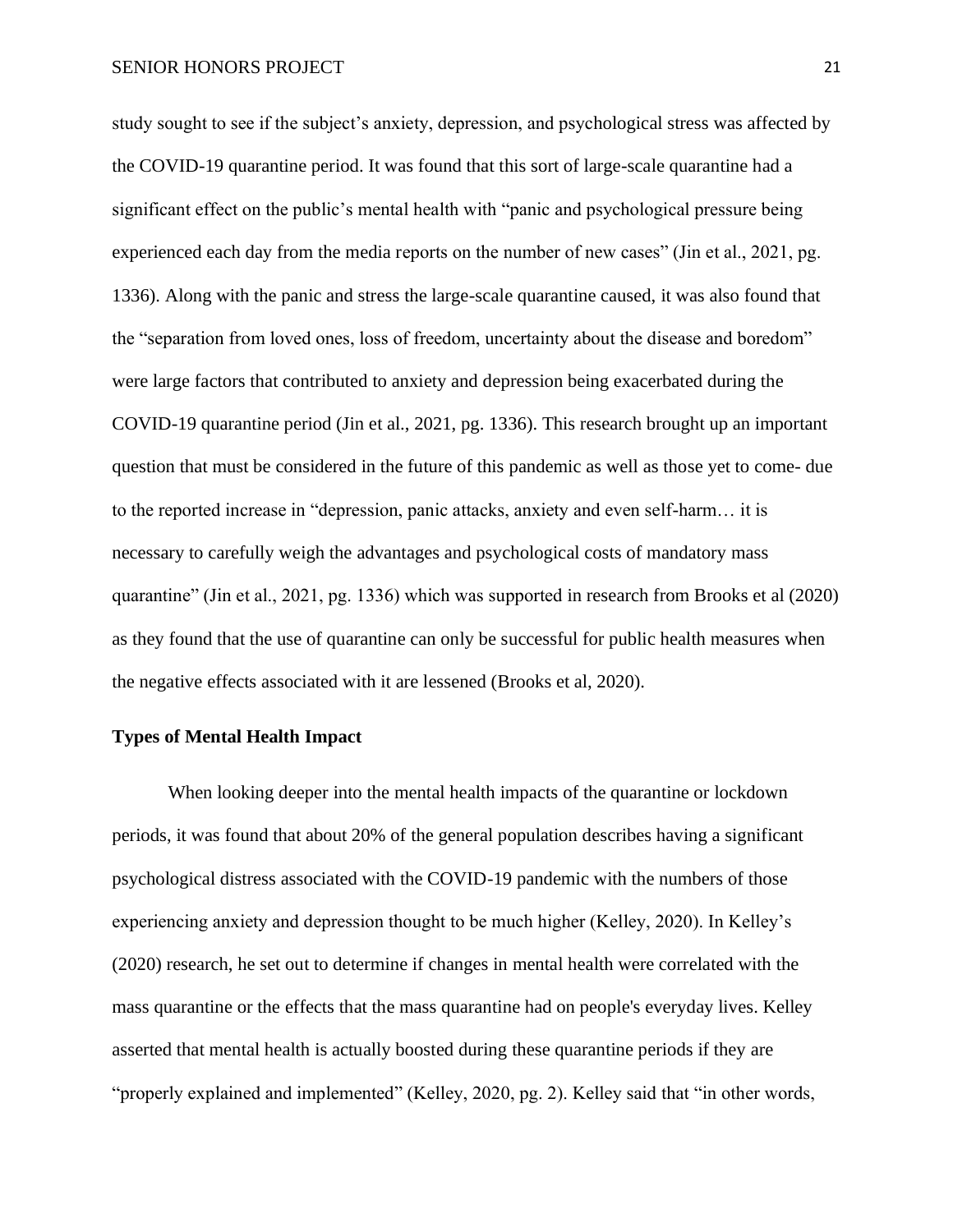the pandemic's impact on mental health might be worse in the absence of lockdowns,

quarantines and restrictions which might reassure the public, reduce uncertainty and help protect psychological well-being" (Kelley, 2020, pg. 2). He later went on to explain why this is a logical process regarding the quarantine period not causing the mental health strain, that its actually the latter effects of quarantine that cause the strain on mental health. Which goes on to suggest that "quarantine level in a country has minimal effect on mental health apart from the extent to which it impacts on day-to-day tasks such as earning an income and running a household" (Kelley, 2020, pg. 2). Kelley closes this article by offering that if a quarantine is required it should be done for the shortest period possible and with the least number of restrictions to the daily life of humans due to the evidence of mental health decline related to the restriction of our daily lives and not in particular to the presence of a quarantine period.

In research from Dehkordi et al (2020) the effect COVID-19 had on mental health and the peoples trust of policy makers and the government was examined. As explored in previous articles and mentioned in this article, the restrictions put into place put strain on peoples economic, social and performance limitations with some of the factors affecting mental health coming from "fear of disease, fear of death, broadcasting false news and rumors, interference in daily activities, regulations prohibiting or restricting travel and commuting, reducing social spirits, the occurrence of job and financial problems" (Dehkordi et al, 2020, pg 52). It was found that people who are quarantined are "predisposed to depression, anxiety, sleep disorders, stigmatization, avoidance behaviors, and post-traumatic stress disorder" (Dehkordi et al, 2020, pg 52) and from the study conducted it was found that quarantine "causes emotional distress, depression, stress, mood fluctuations, irritability, insomnia, decreased attention, post-traumatic stress, and disorder, anger, emotional insensibility" (Dehkordi et al, 2020, pg 55-56). In a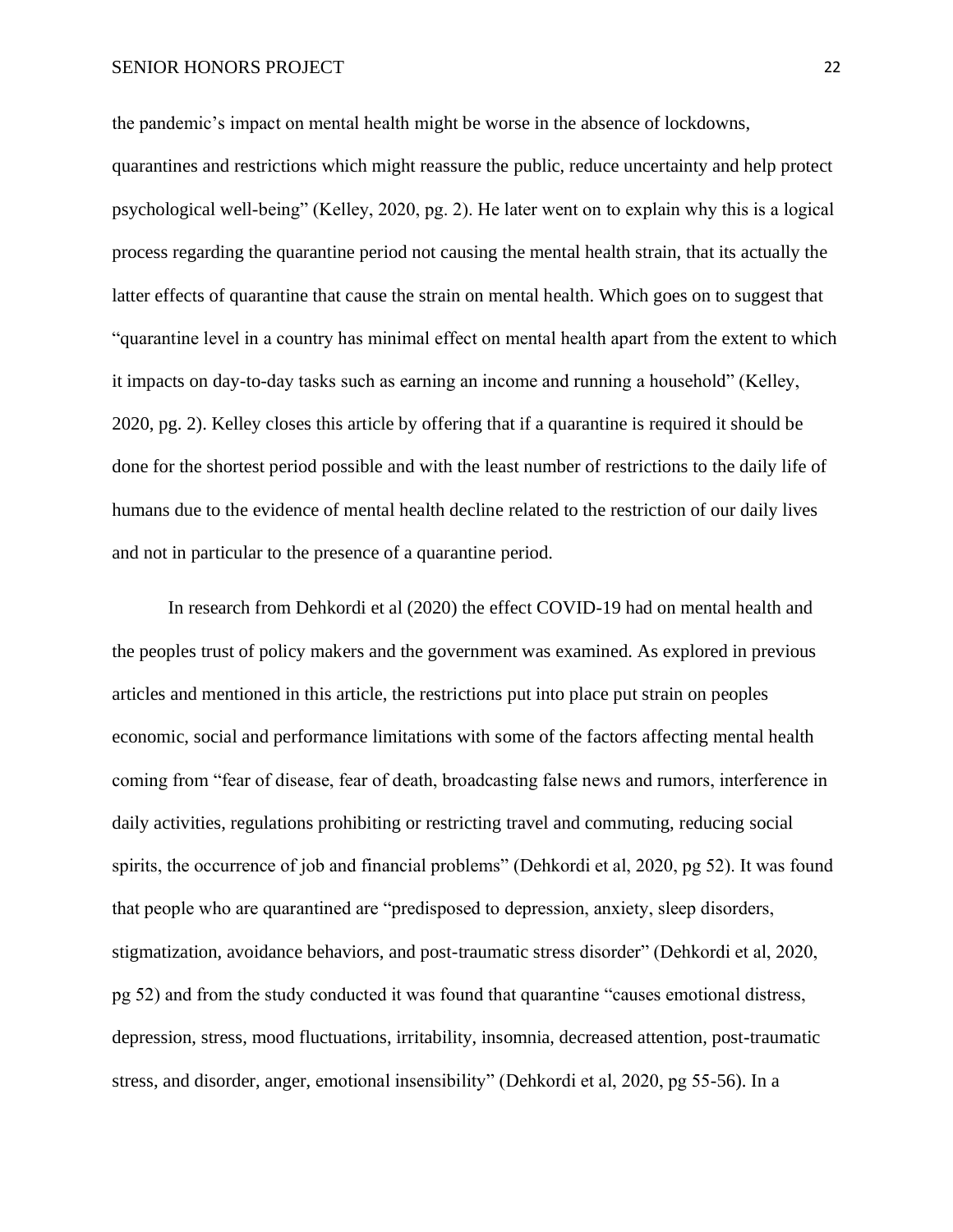separate study from Creswell et al (2021) clear increases in behavioral and attentional difficulties were seen in times of peak restriction and were seen to steadily decline when restrictions began to ease up (Creswell et al, 2021). In research from Panchel et al (2021) they found that "History has shown that the mental health impact of disasters outlasts the physical impact, suggesting today's elevated mental health need will continue well beyond the coronavirus outbreak itself… which has been shown could last up to three years post outbreak" (Panchal et al, 2021, para. 27). It's important to look at the aspect of social trust as well because "higher social trust results in higher agreement with health policies- such as measures related to quarantine, testing and restrictions on large groups" (Dehkordi et al, 2020, pg 52) which are important factors that influence length of quarantine and the type of restrictions in place. The idea of social trust was one that was highly contested during peak pandemic when there were so many uncertainties and little solid evidence that could be provided on COVID-19 since it was so new. Social trust was seen to be strained due to "spreading of false news and rumors, intervention in daily activities, regulations to prohibit or restrict travel and commuting, reducing social relations with colleagues, friends and even family, job and financial problems and factors related to these conditions" (Dehkordi et al, 2020, pg 52). Quarantine and the restrictions that were put in place as well as the pandemic that was raging on left people feeling that they didn't have control over factors they once had most to full control over in their lives. The "predictability of life flow" (Dehkordi et al, 2020, pg 56) was altered which can increase the feeling of fear and anxiety due to the lack of control in peoples lives. This article offered the idea of "adaptive structures" (Dehkordi et al, 2020, pg 56) to be created in critical situations such as this pandemic to assist with social compliance and increase in participation in things such as adhering to restriction guidelines and vaccine recommendations. In research from Brooks et al. (2020) they offered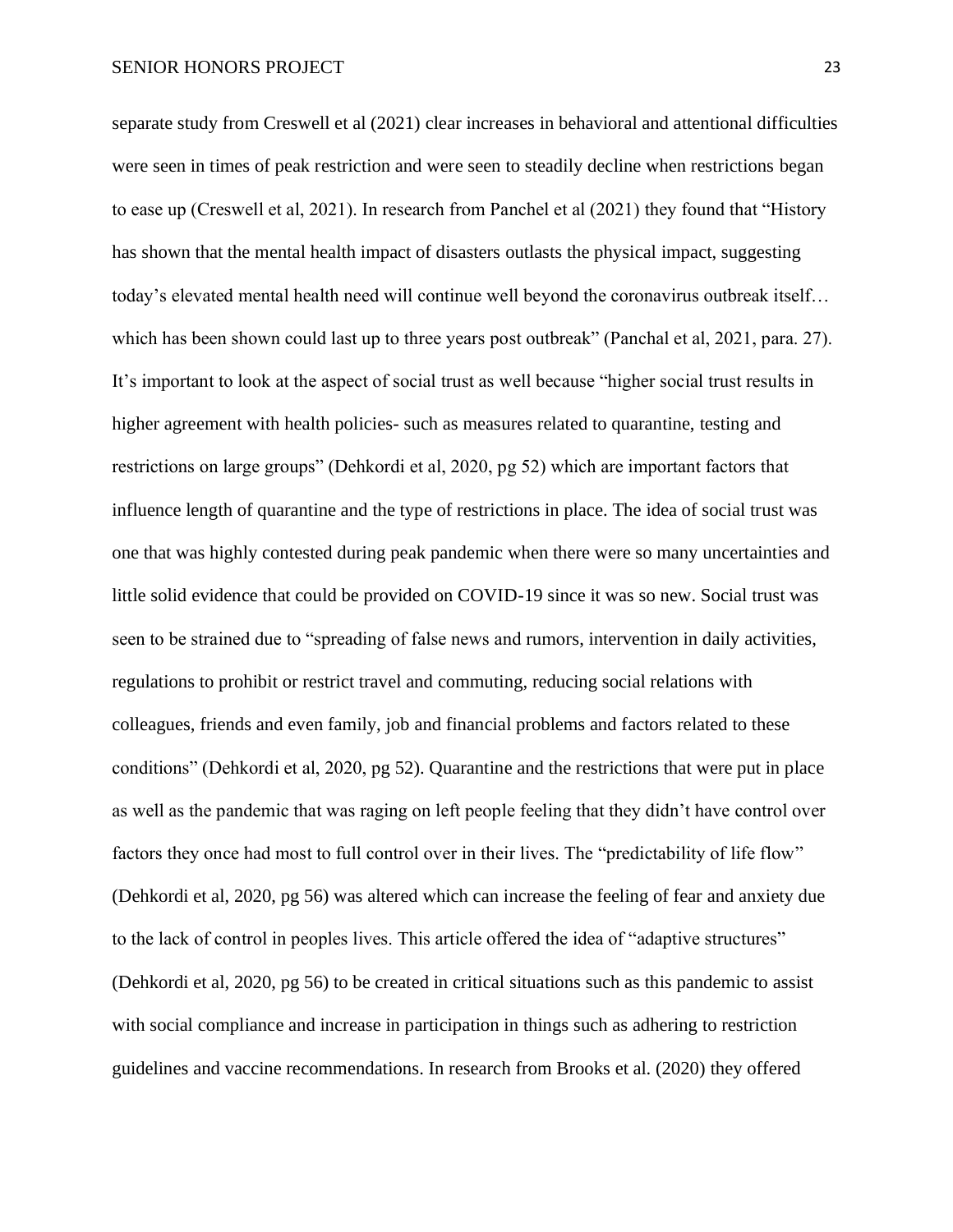three solutions to the merntal health determinants of quarantine. First, keeping the quarantine period as short as possible due to "longer quarantine [being] associated with poorer psychological outcomes" (Brooks et al, 2020, pg 917). Second, providing as much information as possible due to fear often being exacerbated by inadequate information. With the final interventions being proving adequate supplies such as food and other necessities, reducing boredom and improving communication.

#### **Summary**

Two years into COVID-19 there is really one thing we know for certain, and that is that nothing is guaranteed. While the pandemic has been a major setback in an individual's education, there are still many ways for them to be able to succeed. Stated in multiple research articles in inquiry I, as long as nursing students have the necessary tools at their disposal such as support from their clinical preceptor, support from the school of nursing, and the proper clinical hours, then they should still have the confidence they need advancing their career even further. In addition to these resources available, students require certain beliefs about themselves and the career choice itself. Going hand-in-hand with the nursing profession, the pandemic allows students to embrace the very reason that led them to nursing in the first place: the desire to help others. With that decision, there are certain points that, explained in this paper, have been challenges to one's mental health. In order to attempt to overcome these challenges nurses must utilize coping skills to first help themselves. The first step to assisting these nurses in getting to where they need to be is to recognize the impacts that COVID-19 has had on them, both personally and professionally. Throughout researching inquiry II, regarding the effects of quarantine on mental health, the restrictions on quarantine did in fact play a role on the impact of mental health during the COVID-19 pandemic. As multiple research articles presented the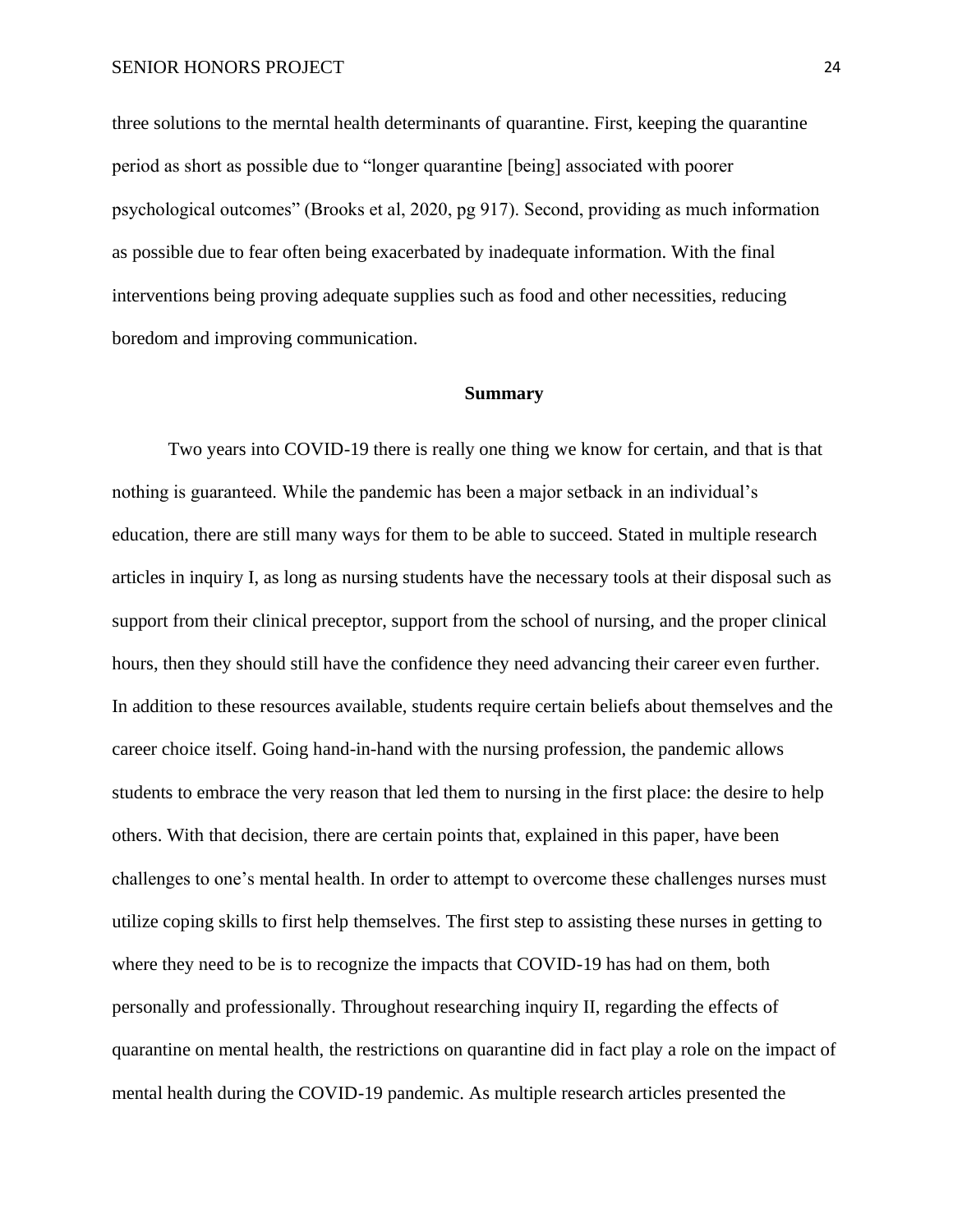effects of COVID-19, quarantine, and lockdown each article had their own research study that was utilized or referenced and offered numerous solutions and ways in which the psychologic impact of the COVID-19 pandemic has affected millions around the world. When reviewing the various research into this most recent pandemic, effects on specific populations can be examined and possible solutions can come from said research. This research investigated the different factors such as mandatory quarantine vs voluntary quarantine and factors such as the public trust in officials that we did not previously consider when beginning this auto ethnographic research. Throughout this research we were able to solidify the idea we already had which was the pandemic did affect the mental health of numerous populations in various ways.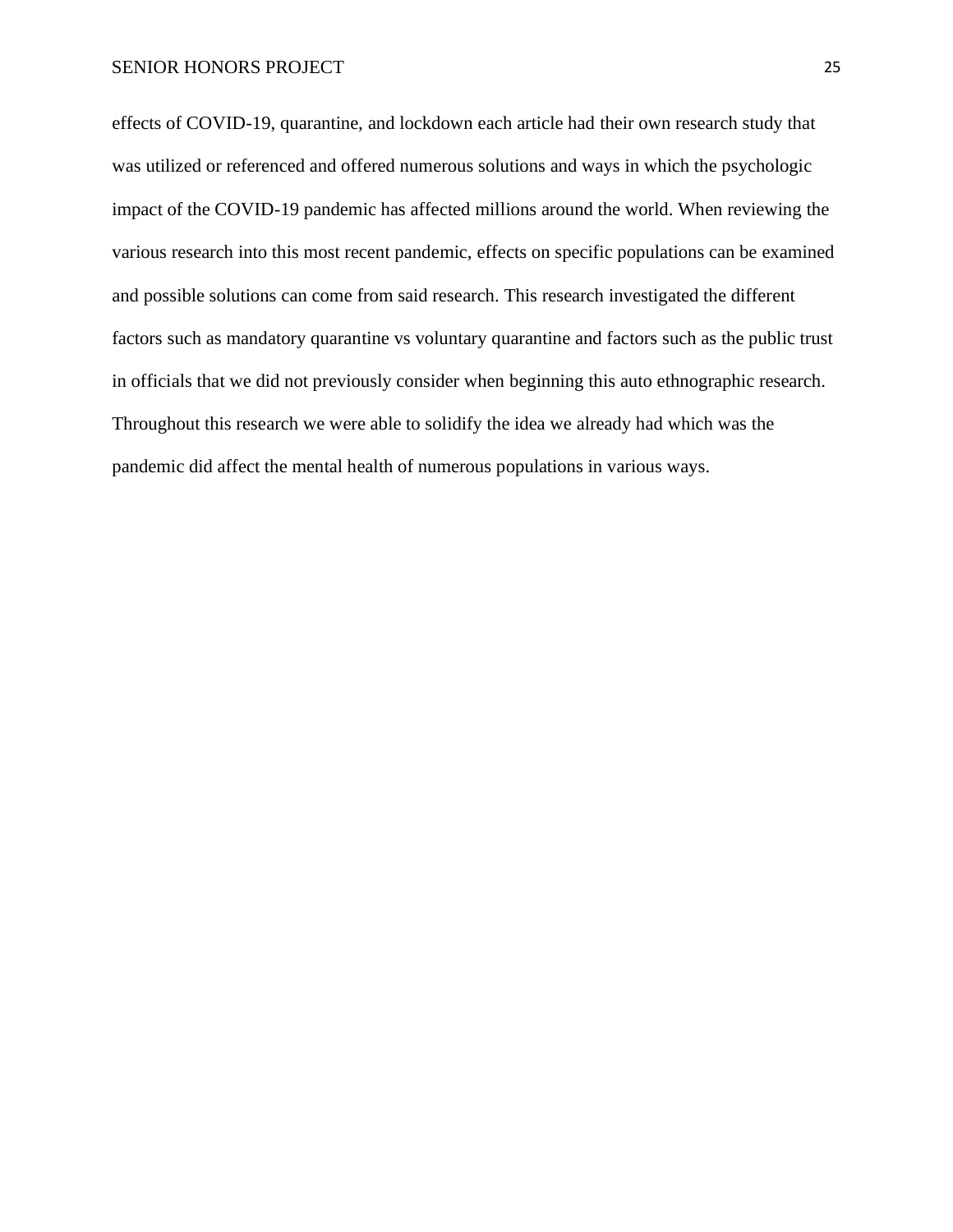#### **References**

- Brooks, S. K., Webster, R. K., Smith, L. E., Woodland, L., Wessely, S., Greenberg, N., & Rubin, G. J. (2020). The psychological impact of quarantine and how to reduce it: Rapid review of the evidence. *The Lancet*, *395*(10227), 912–920. [https://doi.org/10.1016/s0140-](https://doi.org/10.1016/s0140-6736(20)30460-8) [6736\(20\)30460-8](https://doi.org/10.1016/s0140-6736(20)30460-8)
- Casey, K., Oja, K. J., & Makic, M. B. (2021). The lived experiences of graduate nurses transitioning to professional practice during a pandemic. *Nursing Outlook*, *69*(6), 1072– 1080.<https://doi.org/10.1016/j.outlook.2021.06.006>
- *CCNE accreditation*. American Association of Colleges of Nursing (AACN). (2022). Retrieved February 18, 2022, from [https://www.aacnnursing.org/CCNE-](https://www.aacnnursing.org/CCNE-Accreditation/Resources/FAQs/Clinical-Practice)[Accreditation/Resources/FAQs/Clinical-Practice](https://www.aacnnursing.org/CCNE-Accreditation/Resources/FAQs/Clinical-Practice)
- Centers for Disease Control and Prevention. (2017, September 29). *Quarantine and isolation*. Centers for Disease Control and Prevention. Retrieved April 2, 2022, from <https://www.cdc.gov/quarantine/index.html>
- Creswell, C., Shum , A., Pearcey , S., Skripkauskaite, S., Patalay, P., & White, P. (2021). Young people's mental health during the pandemic. *The Lancet*, *5*. [https://doi.org/https://doi.org/10.1016/](https://doi.org/https:/doi.org/10.1016/) S2352-4642(21)00177-2
- Dehkordi, A., Gholamzad, S., Myrfendereski, S., Dehkordi, A., & Ghaderi, H. (2021). Investigating the effect of quarantine caused by covid-19 on Mental Health and Social Trust. *Przeglad Epidemiologiczny*, 51–57.<https://doi.org/10.32394/pe.75.05>

Ellis, Carolyn; Adams, Tony E. & Bochner, Arthur P. (2010). Autoethnography: An Overview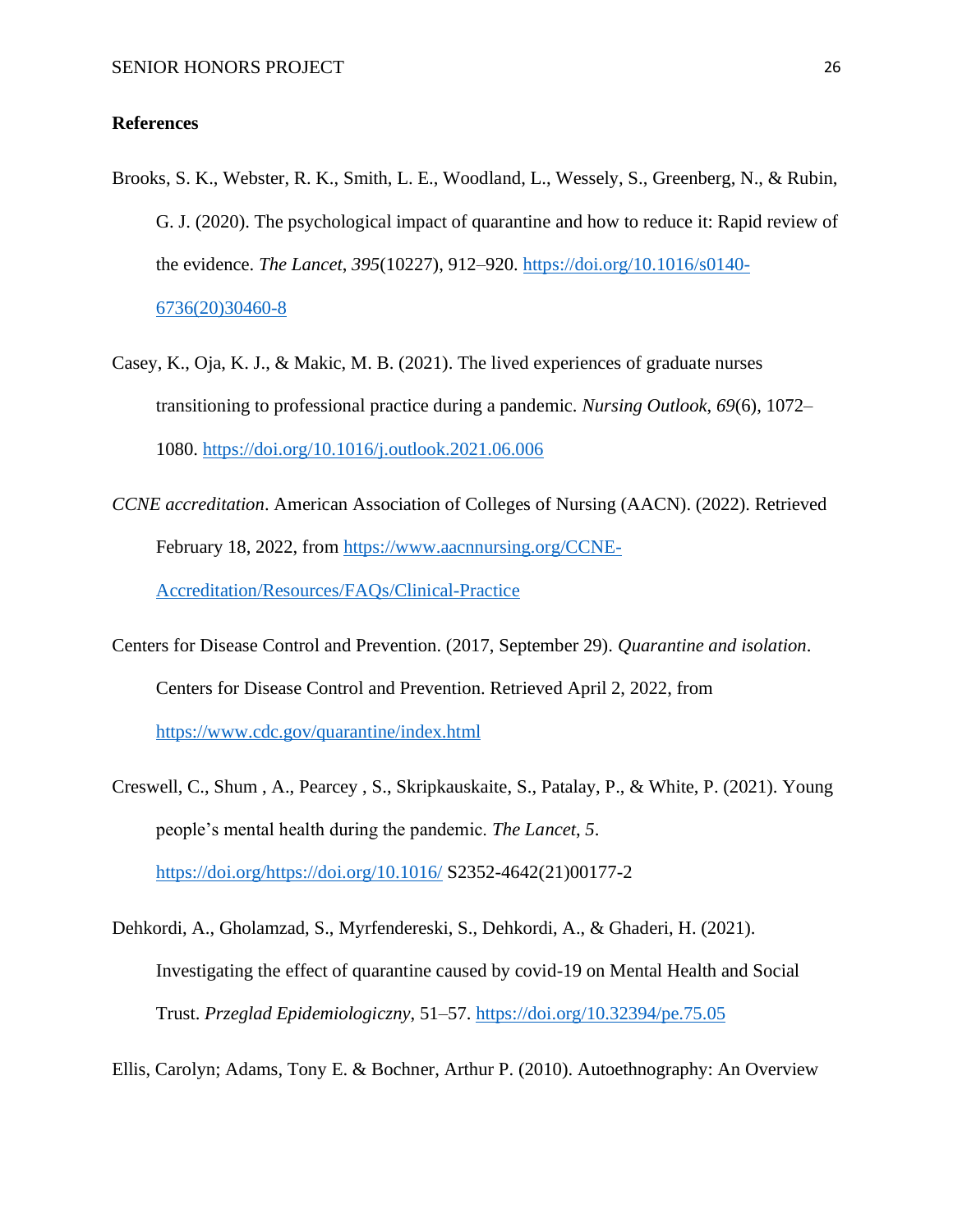[40 paragraphs]. *Forum Qualitative Sozialforschung / Forum: Qualitative Social Research*, *12*(1), Art. 10, [http://nbn-resolving.de/urn:nbn:de:0114-fqs1101108.](http://nbn-resolving.de/urn:nbn:de:0114-fqs1101108)

- Gaffney, M. K., Chargualaf, K. A., & Ghosh, S. (2021). Covid-19 disruption of Nursing Education and the effects on students' academic and professional confidence. *Nurse Educator*, *46*(2), 76–81.<https://doi.org/10.1097/nne.0000000000000986>
- Jin, Y., Sun, T., Zheng, P., & An, J. (2021). Mass quarantine and mental health during COVID-19: A meta-analysis. *Journal of Affective Disorders*, *295*, 1335–1346. <https://doi.org/10.1016/j.jad.2021.08.067>
- Kelly, B. D. (2020). Quarantine, restrictions and mental health in the COVID-19 pandemic. *QJM: An International Journal of Medicine*, *114*(2), 93–94. <https://doi.org/10.1093/qjmed/hcaa322>
- *Lockdown*. The University of Chicago. (n.d.). Retrieved April 2, 2022, from [https://safety](https://safety-security.uchicago.edu/emergency_management/all_hazard_safety_procedures/lockdown/)[security.uchicago.edu/emergency\\_management/all\\_hazard\\_safety\\_procedures/lockdown/](https://safety-security.uchicago.edu/emergency_management/all_hazard_safety_procedures/lockdown/)
- Monforte-Royo, C., & Fuster, P. (2020). Coronials: Nurses who graduated during the COVID-19 pandemic. will they be better nurses? *Nurse Education Today*, *94*, 104536. <https://doi.org/10.1016/j.nedt.2020.104536>
- NIE, S., SUN, C., WANG, L., & WANG, X. (2021). The professional identity of nursing students and their intention to leave the nursing profession during the coronavirus disease (covid-19) pandemic. *Journal of Nursing Research*, *29*(2). <https://doi.org/10.1097/jnr.0000000000000424>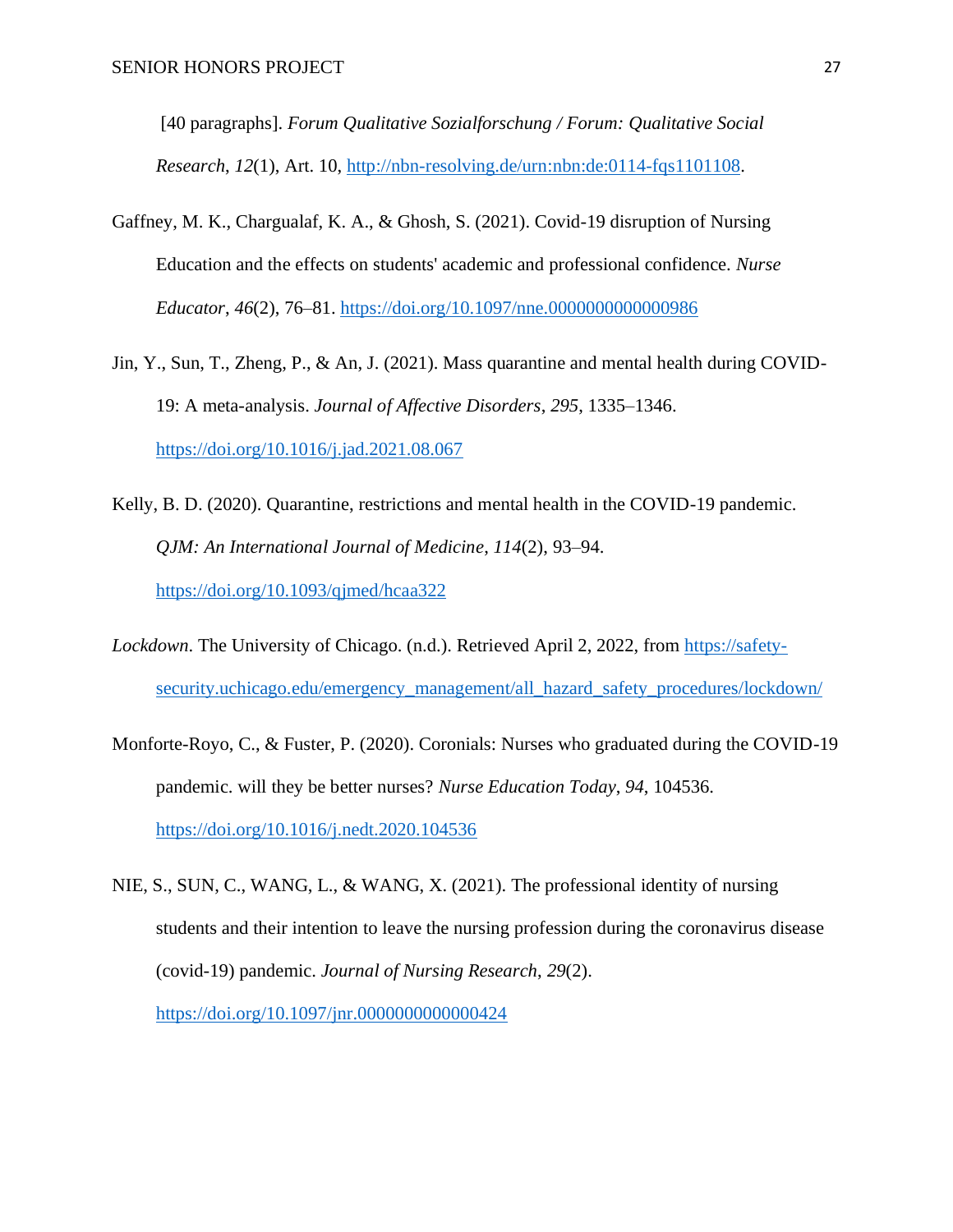- O'Flynn-Magee, K., Hall, W., Segaric, C., & Peart, J. (2021). Guest editorial: The impact of covid-19 on clinical practice hours in pre-licensure registered nurse programs. *Teaching and Learning in Nursing*, *16*(1), 3–4.<https://doi.org/10.1016/j.teln.2020.07.007>
- Panchal, N., Kamal, R., Cox, C., & Garfield , R. (2021, February 10). *The implications of COVID-19 for mental health and substance use*. KFF. Retrieved March 3, 2022, from [https://www.kff.org/coronavirus-covid-19/issue-brief/the-implications-of-covid-19-for](https://www.kff.org/coronavirus-covid-19/issue-brief/the-implications-of-covid-19-for-mental-health-and-substance-use/)[mental-health-and-substance-use/](https://www.kff.org/coronavirus-covid-19/issue-brief/the-implications-of-covid-19-for-mental-health-and-substance-use/)
- Regehr, C., Goel, V., De Prophetis, E., Jamil, M., Mertz, D., Rosella, L. C., Bulir, D., & Smieja, M. (2021). Investigating the impact of quarantine on mental health: Insights from the COVID-19 international border surveillance study in Canada. *BJPsych Open*, *7*(5). <https://doi.org/10.1192/bjo.2021.977>
- Smith, S. M., Buckner, M., Jessee, M. A., Robbins, V., Horst, T., & Ivory, C. H. (2021). Impact of covid-19 on new graduate nurses' transition to practice. *Nurse Educator*, *46*(4), 209– 214.<https://doi.org/10.1097/nne.0000000000001042>
- Sonuga‐Barke, E. J. S. (2020). "School of hard knocks" what can mental health researchers learn from the COVID‐19 Crisis? *Journal of Child Psychology and Psychiatry*, *62*(1), 1–4. <https://doi.org/10.1111/jcpp.13364>
- Ulenaers, D., Grosemans, J., Schrooten, W., & Bergs, J. (2021). Clinical placement experience of nursing students during the COVID-19 pandemic: A cross-sectional study. *Nurse Education Today*, *99*, 104746.<https://doi.org/10.1016/j.nedt.2021.104746>
- Wang Y, Xu B, Zhao G, Cao R, He X, Fu S. Is quarantine related to immediate negative